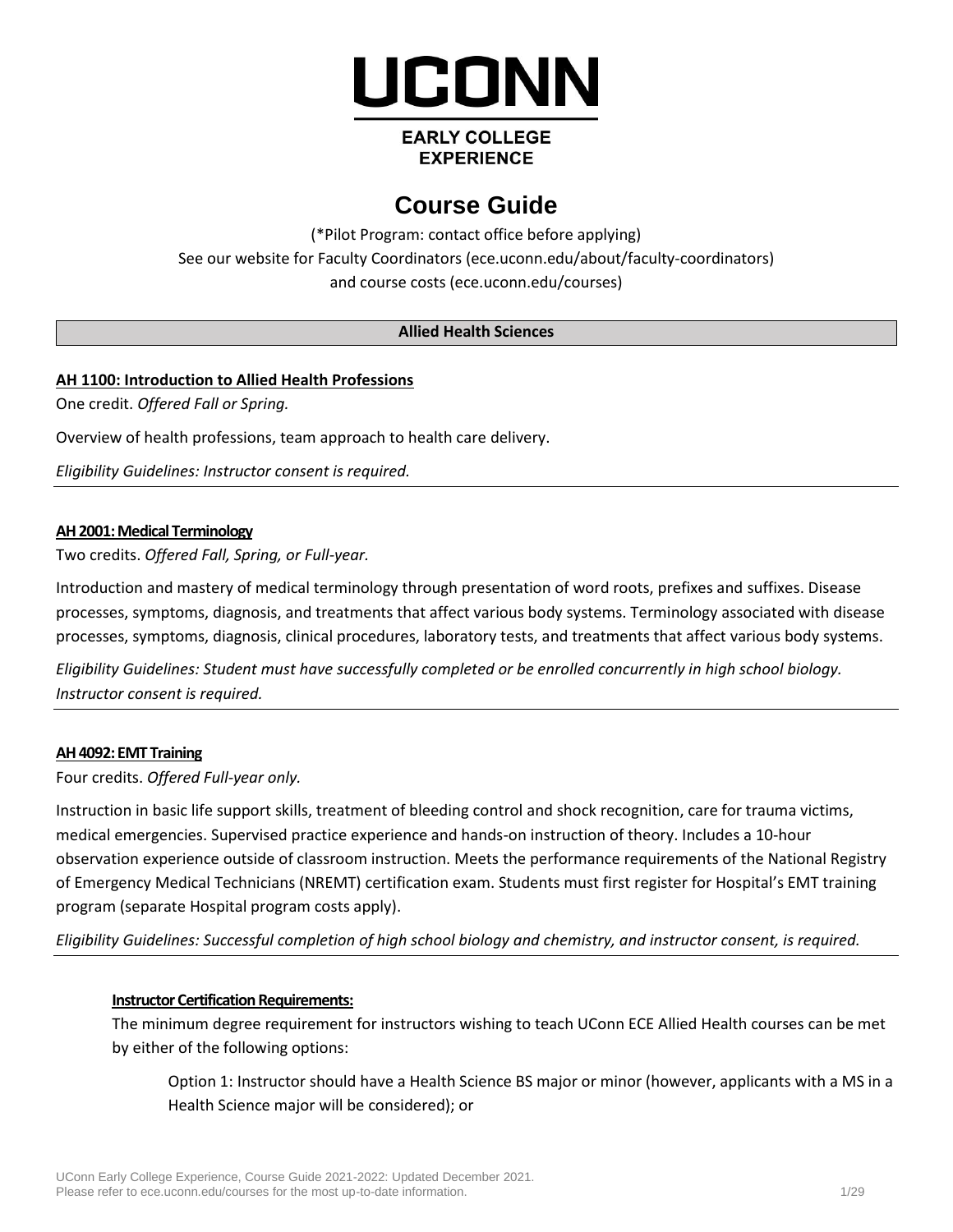Option 2: Instructor will be certified to teach high school Chemistry or Biology. The first year of certification is provisional when the Department mentors the ECE instructor and oversees the implementation of the syllabus and instruction.

Other factors that contribute to certification include: prior teaching experience, work experiences in science/health related, and recommendations.

Certified instructors will work closely with the Allied Health Sciences Department to offer this class. Regular assessments and a final examination will come from the Allied Health Sciences Department. Additional assessments may be written by the ECE instructor and are approved by the Department.

Applicants for AH 2001 (Medical Terminology) should have documented coursework in the following areas: General Biology, General Chemistry, and Anatomy and Physiology (recommended).

# **American Studies**

### **AMST 1201: Seminar in American Studies**

Three credits. *Offered Fall, Spring, or Full-year*.

What is an American? A multi-disciplinary inquiry into the diversity of American societies and cultures.

*Eligibility Guidelines: Successful completion of two years of high school history and two years of high school English are recommended.*

### **Instructor Certification Requirements:**

The minimum requirement for certification in American Studies are a Master's Degree in American Studies or a related Master's Degree from an accredited university and graduate-level training in both English and History. Applicants should have at least a Bachelor's Degree in American Studies; however, applicants with a Master's Degree in either English or History will be considered if in their coursework they took American Studies specific seminars, either in content or methods.

This course may be team taught between a History and English instructor, where each have at least bachelor and some graduate level training within their respective majors. Individual instructors with significant documented experience in teaching American Studies content may, under certain circumstances, also receive provisional certification within a mentoring program.

#### **Animal Science**

*\*Contact UConn ECE before applying as these courses runs in a limited number of Agriscience high schools only.*

### **ANSC 1602: Behavior and Training of Domestic Animals\***

Three credits. *Offered Fall, Spring, or Full-year.*

Application of behavior of cattle, horses, sheep, goats, swine and poultry and companion animals to their management, training and welfare. Basic principles of genetics and physiology of behavior, perception, training, learning, motivation, and stress with consideration of integrated behavioral management and animal welfare. Students are required to have access to an animal that they will train throughout the semester; the Department of Animal Science will not necessarily provide animals for training.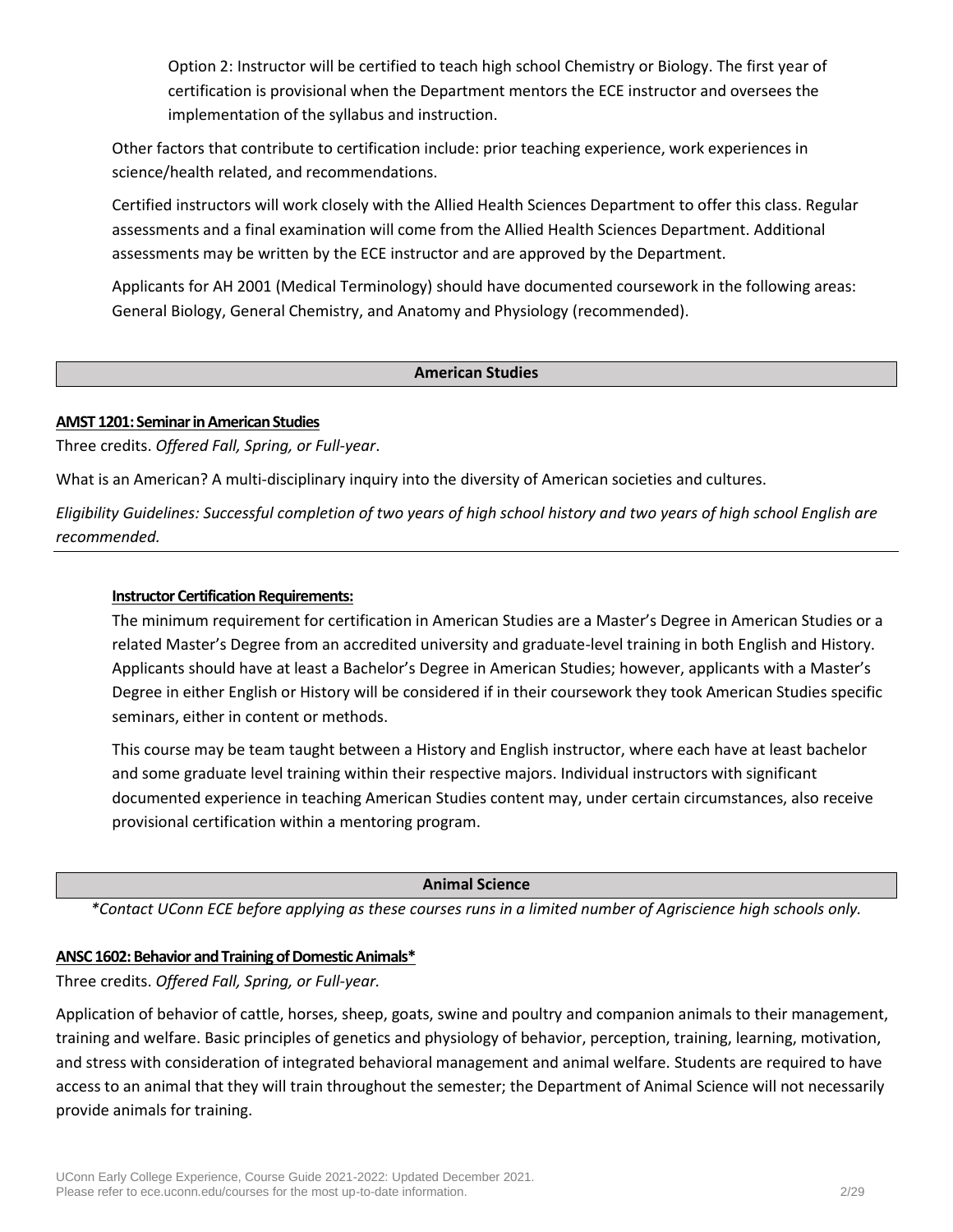*Eligibility Guidelines: Student must be enrolled in an Agriscience program in Connecticut. Student must have completed Biology and the freshman year animal science course in high school.*

#### **ANSC 1676: Introduction to Companion Animals\***

Three credits. *Offered Fall, Spring, or Full-year.*

Basic concepts of the nutrition, physiology, health, and management of companion animals.

*Eligibility Guidelines: Student must be enrolled in an Agriscience program in Connecticut. Student must have completed Biology and the freshman year animal science course in high school.*

#### **ANSC 2251: Horse Science\***

Three credits. *Offered as the last course in a four-semester sequence.*

Valuable to animal science majors. Includes horse types and breeds and their nutrition, breeding, evaluation, behavior, care, and management with attention given to detailed studies of the problems and practices of horse production and use.

*Eligibility Guidelines: Student must be enrolled in an Agriscience program in Connecticut. ANSC 2251 must be offered as the last course in a four-semester sequence (of animal science and horse science courses). ANSC 2251 is an advanced course and before enrollment, students must successfully complete Biology and least one year (or two semesters) of an introductory high school course specifically in horse science (not as a portion of another class).*

#### **Instructor Certification Requirements:**

Option 1: Instructor should have an Animal Science BS major or minor; or Option 2: five years of experience teaching in an Agriscience high school. The first year of certification is provisional when the Department mentors the ECE instructor and oversees the implementation of the syllabus and instruction.

Certified instructors will work closely with the Animal Science Department to offer this class. Regular class exams are written by the ECE instructor and are approved by the Department. Final exam comes from the Animal Science Department at Storrs.

### **Anthropology**

#### **ANTH 1000: Other People's Worlds\***

Three credits. *Offered Fall, Spring, or Full-year*.

An introduction to the anthropological understanding of human society through ethnographic case studies of selected peoples and cultures, exploring the richness and variety of human life. Encourages students to learn about different cultures and to apply their knowledge to make sense of their own society.

*Eligibility Guidelines: Successful completion of two years of high school or equivalent through grade advancement and instructor consent is required.*

#### **ANTH 1500: Great Discoveries in Archeology\***

Three credits. *Offered Fall, Spring, or Full-year*.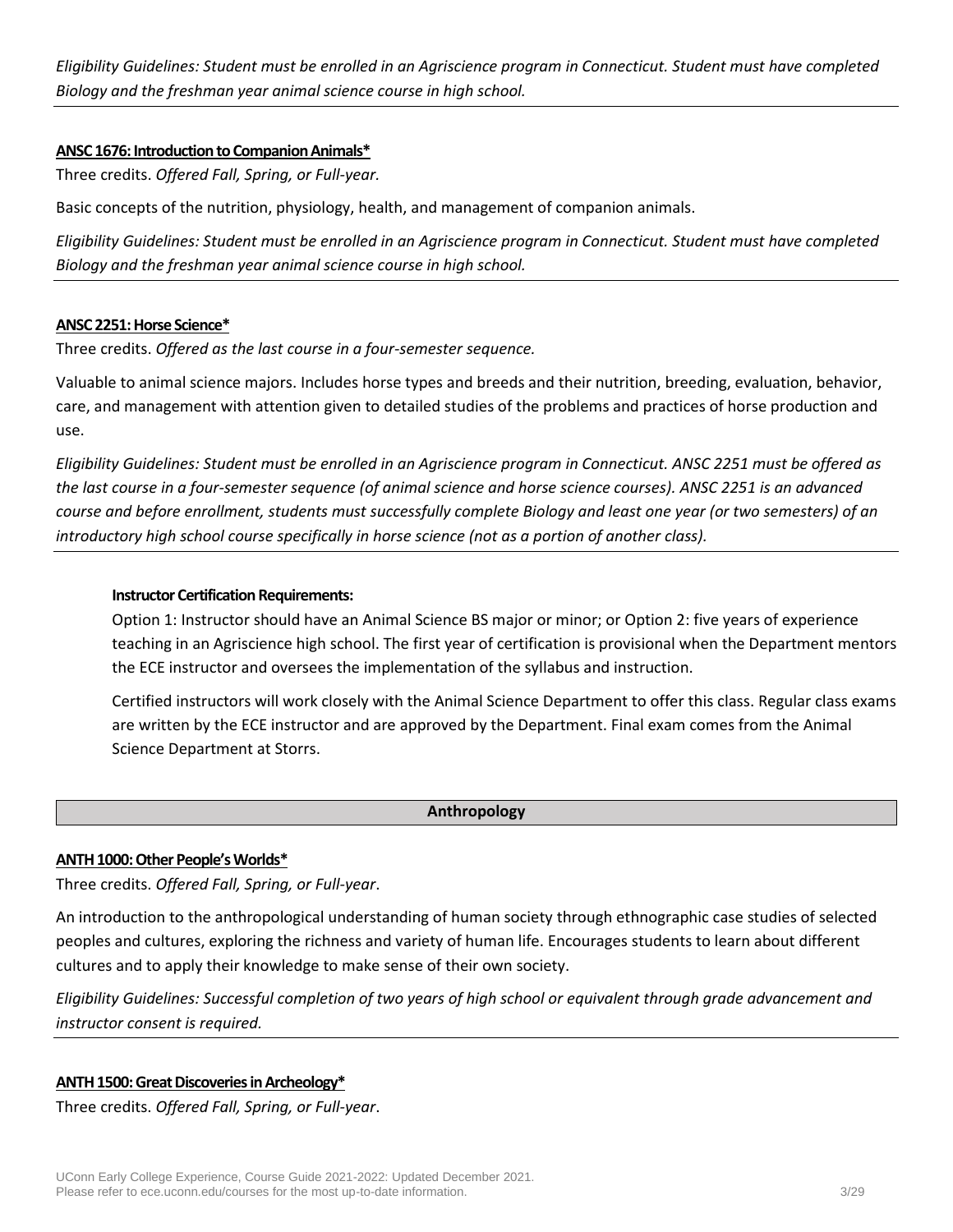Surveys of important discoveries in archeology spanning the whole of human prehistory across the globe. Current issues, methods, and techniques in the field of archeology.

*Eligibility Guidelines: Successful completion of two years of high school or equivalent through grade advancement and instructor consent is required.*

### **Instructor Certification Requirements:**

The preferred qualifications to become a fully certified Anthropology instructor through UConn ECE is a Bachelor's degree in Anthropology and a Master's degree in Anthropology or History with evidence of a highlevel of content mastery.

Instructors may also be certified Provisionally for their first year of teaching the course if they have earned a Bachelor's degree in Anthropology, History, or a closely related subject area and a Master's degree from an accredited University/College (e.g., Education or related academic discipline). Provisionally approved Instructors will also need to audit UConn's ANTH 1000 (online) or 1500 (online) course before their first year of teaching Anthropology courses through UConn ECE. Provisional certification may be updated to full certification status after the completion of the provisional year upon review of the Faculty and UConn ECE Program.

Applicants may be asked for a phone interview.

**Art**

#### **ART 1030: Drawing I**

Three credits. *Offered Fall, Spring, or Full-year.*

Fundamental principles of drawing based on observation.

*Eligibility Guidelines: Successful completion of one full year of high school art instruction is recommended.*

### **Instructor Certification Requirements:**

The minimum degree requirement for teachers wishing to teach Early College Experience art courses is usually a Master of Fine Arts, although a candidate with a Master's in Education and appropriate background may be approved in exceptional situations. Samples of the applicant's personal and student work are a required piece of the application (15 - 20 pieces of instructor work; 15 - 20 pieces of student work).

Regarding student work, observed still life and perspective drawing examples are best for evaluation. Ideally, work is black and white and shows fundamentals of linear perspective, contour line, light and shadow, and an understanding of volume and composition. Student work may include observed figure or landscape, but the portfolio may not consist solely of these forms. Charcoal, graphite, and ink are preferable media. The use of color is not covered in ART 1030, Drawing I, and is not helpful when included in the student portfolio.

Samples must be submitted electronically. Acceptable formats include links provided to websites, or files shared from a Google Drive or Microsoft One Drive. JPG, TIFF, or PDF images are best. Multiple images may be compiled into one PDF portfolio as well, however each piece should be labeled and numbered as your own work or student work. Do not use PowerPoint or Keynote to compile work due to compatibility issues. If providing a website, please be clear regarding the specific examples that are to be reviewed.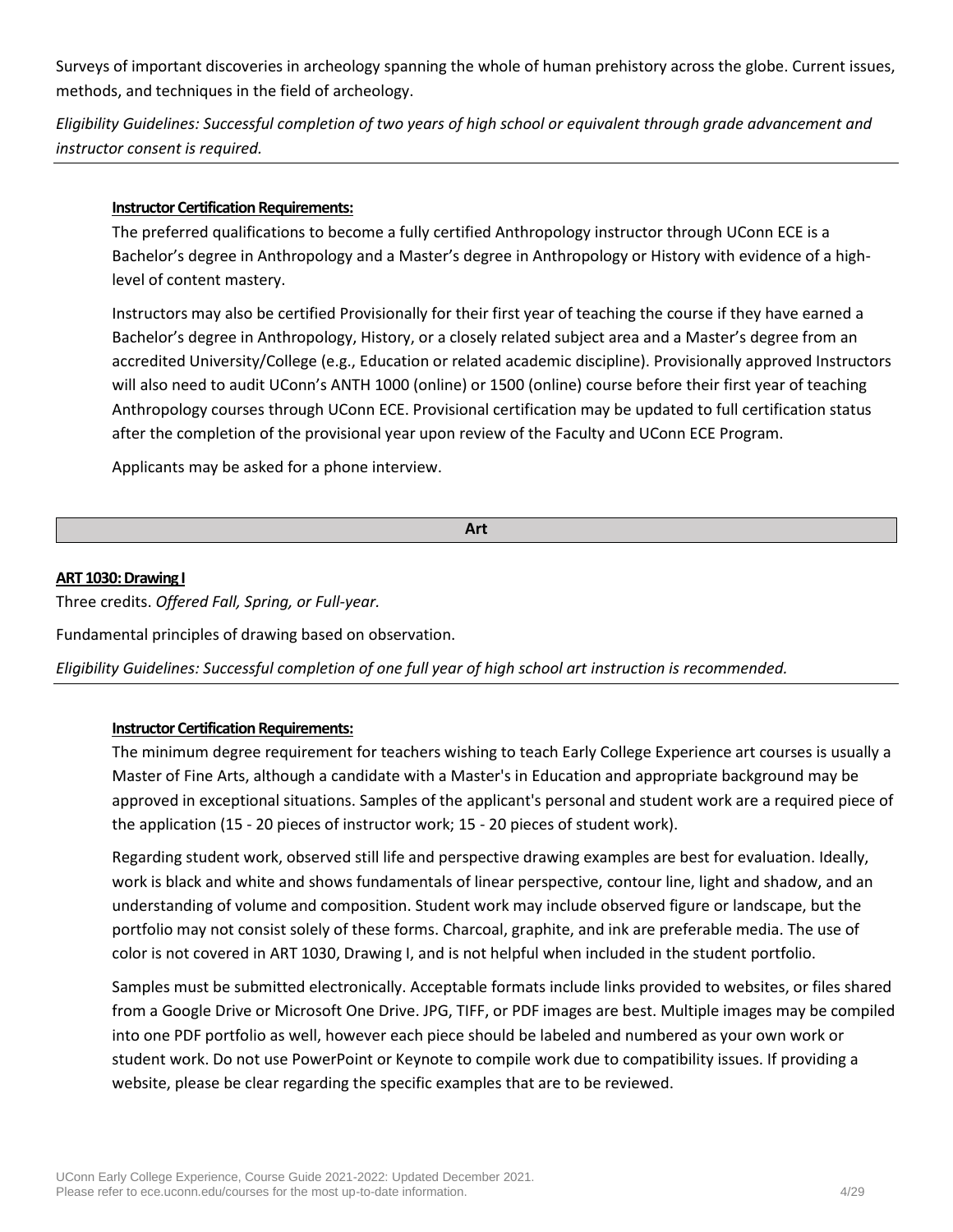Upon reviewing the application materials, the faculty coordinator in Art may wish to schedule an interview with the candidate or visit the teaching facilities. This on-site visit is a way to be introduced to the program and discuss possibilities for the course.

### **Biological Sciences**

### **BIOL 1107: Principles of Biology I**

Four credits. *Offered Fall, Spring, or Full-year. May be taken in either order.*

Designed to provide a foundation for more advanced courses in Biology and related sciences. Topics covered include molecular and cell biology, animal anatomy and physiology. Lab exercises include dissection of preserved animals.

*Eligibility Guidelines: Student must have studied/been exposed to the fundamental basic principles of inorganic and organic chemistry in a course that in addition contains a laboratory component.*

# **BIOL 1108: Principles of Biology II**

Four credits. *Offered Fall, Spring, or Full-year. May be taken in either order.*

Designed to provide a foundation for more advanced courses in Biology and related sciences. Topics covered include evolution and population genetics, plant physiology and diversity, animal diversity and behavior, and ecology.

*Eligibility Guidelines: Student must have studied/been exposed to the fundamental basic principles of inorganic and organic chemistry in a course that in addition contains a laboratory component.*

# **Instructor Certification Requirements:**

The minimum degree requirement for instructors wishing to teach UConn ECE biology courses will be a Masters degree in a subject area, such as cell biology or animal physiology, and have at a minimum 3 years of teaching experience at or above the high school level in the biological sciences. Additionally, the candidate should present on transcripts a diverse and deep breadth of course work and laboratory course work as both an undergraduate and as a graduate student and per degree post a 3.00 or higher Total Science GPA. Of further note, each degree must be of Science: B.S., and M.S.. Applicants will not be considered unless they also provide a detailed lecture and lab syllabus for their proposed Bio1107/1108 courses with their application. Certification also requires an interview with the ECE Biology Coordinator at the Storrs campus.

Applicants for Biology 1107/1108 should have documented successful completion of coursework in the following areas:

- General Biology
- General Chemistry
- Organic Chemistry

Additionally, Biology 1107 applicants should present successful completion of previous course work in the following:

- Genetics
- Microbiology
- Cell biology
- Animal Physiology, Comparative Anatomy or Human Physiology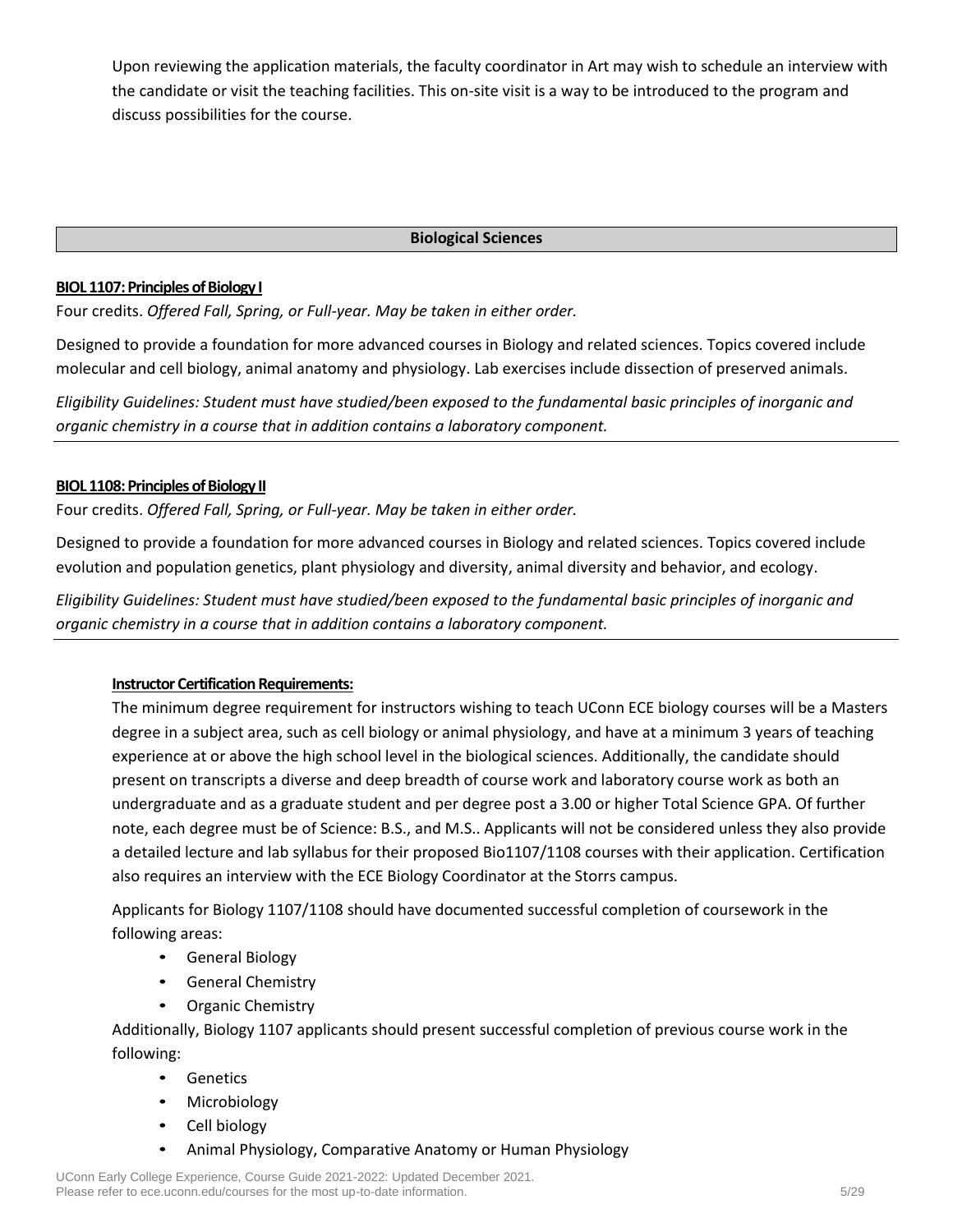• One semester of Biochemistry is recommended

Additionally, Biology 1108 applicants should present successful completion of previous course work in the following:

- Plant Physiology or Botany
- Ecology or Environmental/ Conservation Science
- Invertebrate and Vertebrate Zoology
- **Evolution Theory**
- Animal behavior is recommended

Other factors that contribute to certification include prior teaching experience.

**Note:** The University's Biology Department will provide exit exams.

### **Chemistry**

### **CHEM 1127Q: General Chemistry I**

Four credits. *Offered Fall only.*

Designed to provide a foundation for more advanced courses in chemistry. Atomic theory, laws and theories concerning the physical and chemical behavior of gases, liquids, solids, and solutions. Quantitative measurements illustrating the laws of chemical combination in the laboratory component.

*Eligibility Guidelines: Successful completion of basic algebra is recommended. A student must pass CHEM 1127Q with a grade of a "C" or higher to continue on to CHEM 1128Q.*

### **CHEM 1128Q: General Chemistry II**

Four credits. *Offered Spring only.*

Equilibrium, thermodynamics, nuclear chemistry, and kinetics. Properties of some of the more familiar elements and their compounds. Equilibrium in solutions and reactions of the common cations and anions in the laboratory component.

*Eligibility Guidelines: Successful completion of basic algebra is recommended. A student must pass CHEM 1127Q with a grade of a "C" or higher to continue on to CHEM 1128Q.*

#### **Instructor Certification Requirements:**

The minimum degree requirement for instructors wishing to teach UConn Early College Experience chemistry courses is a Bachelor's of Science in Chemistry. A Master's degree in Chemistry is preferred. A candidate with a Master's in Education and a sufficiently strong and well balanced chemistry background may be also considered for certification. All candidates must have successfully completed:

- 2 semesters of general chemistry
- 2 semesters of organic chemistry
- 2 semesters of Analytical chemistry (1 semester lab, 1 semester lecture would be acceptable)
- 2 semesters of Inorganic chemistry (1 semester lab, 1 semester lecture would be acceptable)
- 2 semesters of Physical chemistry (1 semester lab, 1 semester lecture would be acceptable)

Note: Chemistry cannot be taught at a high school that runs on a block schedule. The University's Chemistry Department will provide examinations, laboratory assignments, and other resources to participating Instructors.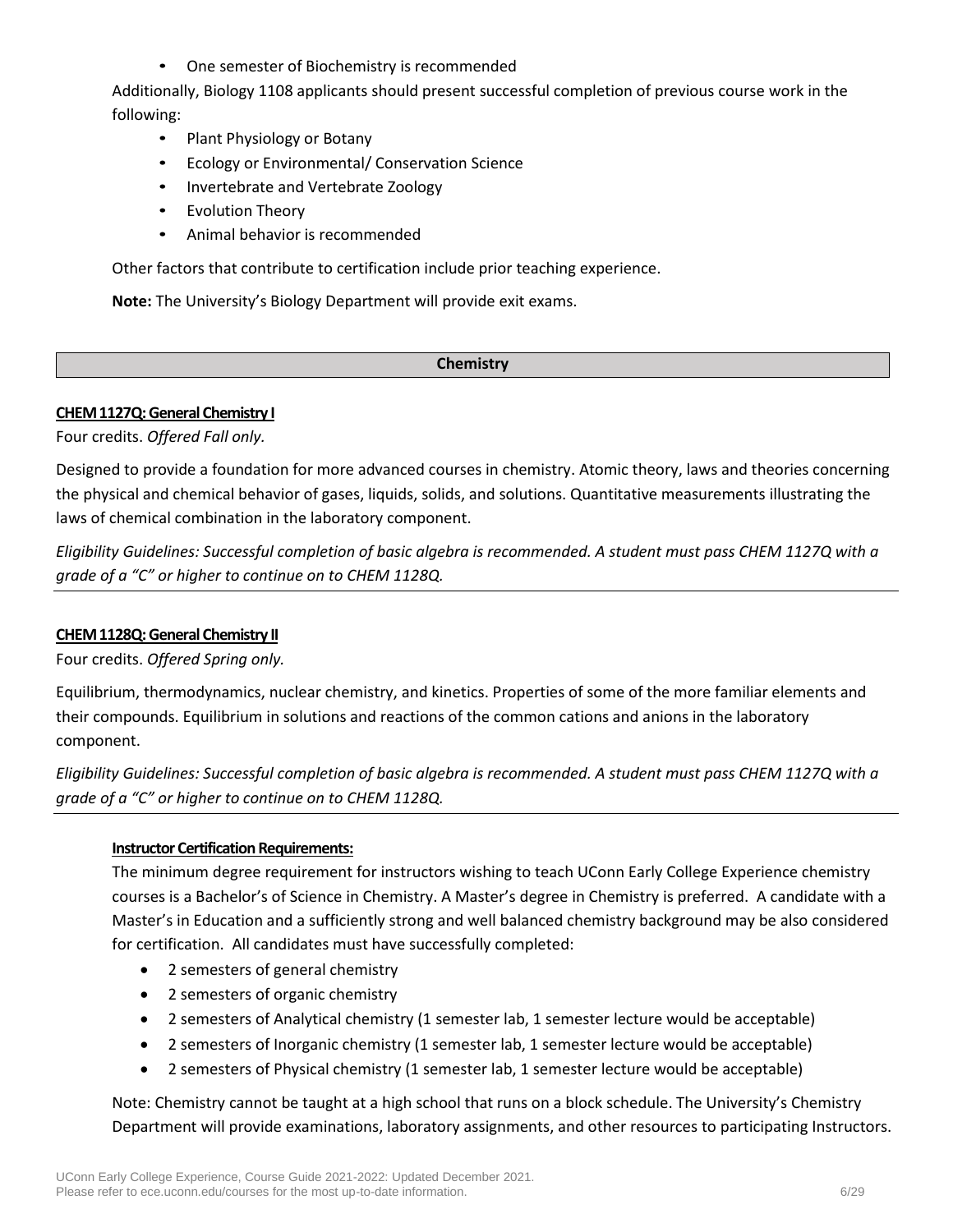#### **CHIN 1114: Intermediate Chinese II**

Four credits. *Offered Full-year only.*

Development of ability to communicate in Chinese, orally and in writing.

*Eligibility Guidelines: Three or more years of high school Chinese, or instructor's consent, is required.*

#### **Instructor Certification Requirements:**

The minimum degree requirement for instructors wishing to teach UConn Early College Experience Chinese courses is a Master's Degree in Chinese or a Master's Degree in Education with at least two years of Chinese teaching; however, a candidate with a Bachelor's Degree in Chinese who has completed Chinese coursework at the graduate-level or who has taught Chinese for at least six years may be considered. Candidates may be interviewed by the Chinese faculty coordinator before certification is granted.

#### **Civil Engineering**

#### **CE 2110: Applied Mechanics I**

Three credits. *Offered Fall, Spring, or Full-year.*

Fundamentals of statics using vector methods. Resolution and composition of forces; equilibrium of force systems; analysis of forces acting on structures and machines; centroids; moment of inertia.

*Eligibility Guidelines: Successful completion or concurrent enrollment in MATH 1131Q or AP Calculus is required.*

#### **Instructor Certification Requirements:**

The preferred degree requirements for teachers wishing to teach Engineering courses is a Master's degree in Engineering or a related field; however a Master's in Education with and appropriate engineering background may be considered. The minimum requirements for certification include a Bachelor's degree in Engineering and an Engineering/Physics background, or related experience. The instructor should show a comfort with calculus.

#### **Classics and Ancient Mediterranean Studies**

#### **CAMS 1103: Classical Mythology**

Three credits. *Offered Fall, Spring, or Full-year.*

Origin, nature, and function of myth in the literature and art of Greece and Rome and the re-interpretation of classical myth in modern art forms.

*Eligibility Guidelines: Instructor consent is required.*

#### **CAMS 3101: Topics in Advanced Greek**

Three credits. *Offered Fall, Spring, or Full-year.*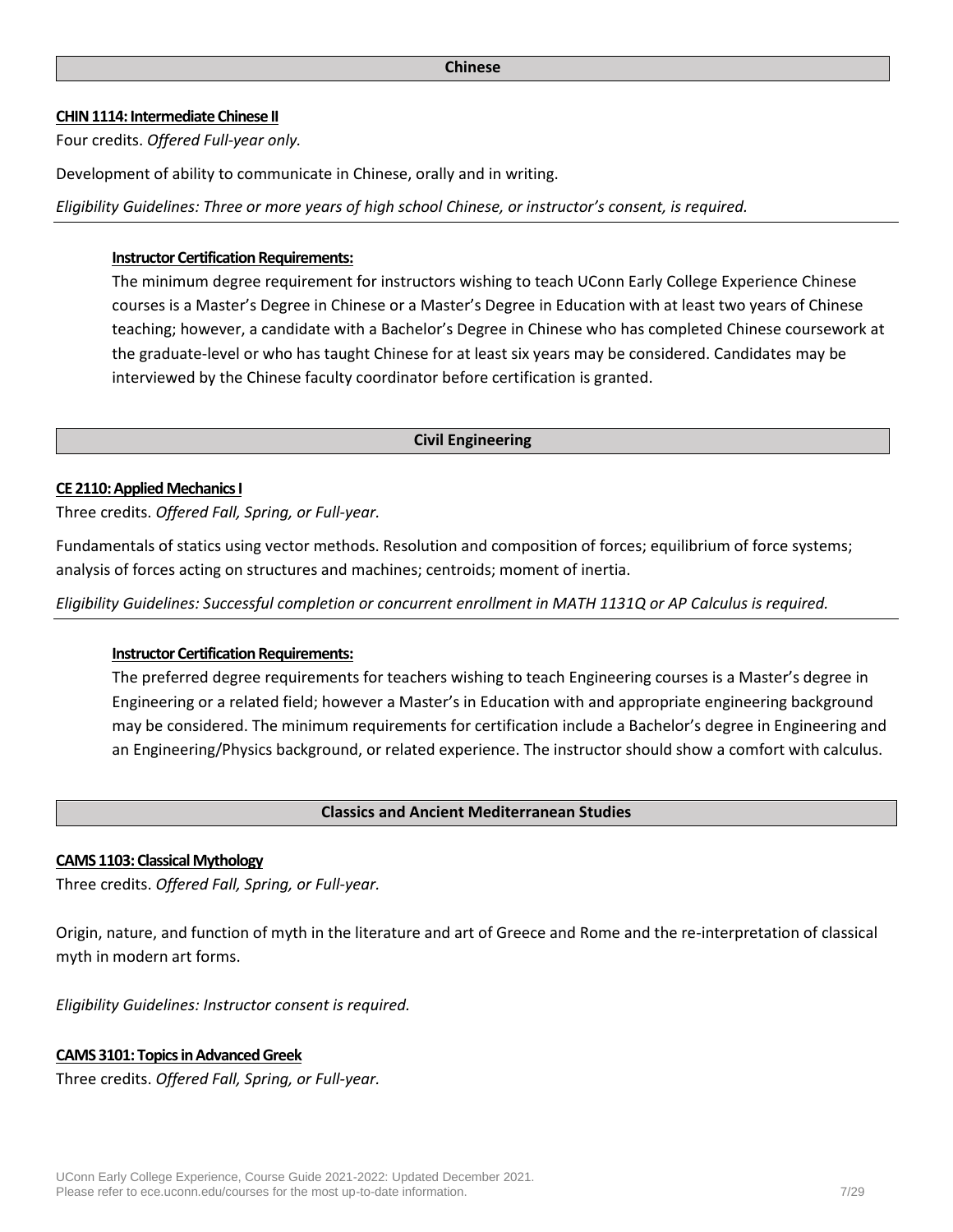Not open for credit to students who have had three or more years of Greek in high school, except with Departmental consent. With a change in content, may be repeated for credit. Involves reading in Greek. Reading of Ancient Greek texts in the original.

*Eligibility Guidelines: Successful completion of two semesters of accelerated elementary Greek or the equivalent is required.*

#### **CAMS 3102: Topics in Advanced Latin**

Three credits. *Offered Fall, Spring, or Full-year.*

With a change in content, may be repeated for credit. Reading of Latin texts in the original.

*Eligibility Guidelines: Successful completion of three or more years of high school Latin (Latin 1-3 at the high school level) or the equivalent is required.*

#### **Instructor Certification Requirements:**

The minimum degree requirement for teachers wishing to teach Early College Experience classics courses is usually a Master's of Arts in Classics or a related field. A candidate with a Master's in Education may be considered if supported by equivalent classical coursework at the undergraduate and graduate-level.

Additional 1103 Requirements: The form of CAMS 1103 to be offered must conform closely to the form offered at UConn. Candidates who have not previously worked with Professor Travis may apply for temporary certification, with full certification pending completion of the online course and a follow-up certification interview. Candidates should understand that this process may take several months to a year and that full certification must be completed before instructors may apply for permission to list the course in the following year. Applications for this course must be submitted a year in advance of the planned year the course will be taught in the high school.

### **Digital Media & Design**

### **DMD 1002: Foundations in Digital Media II**

Three credits (\$150). *Offered Fall, Spring, or Full-year.*

Introduction to the fundamentals of storytelling using a variety of practical digital media applications.

### *Eligibility Guidelines:*

- *Students must have the ability to access Adobe CC = computer + account, or another professional raster-based image editing suite, and professional-level video editing suite*
- *Students must possess digital literacy skills and can understand to set up a project and organize documents \_\_\_\_\_\_\_\_\_\_\_\_\_\_\_\_\_\_\_\_\_\_\_\_\_\_\_\_\_\_\_\_\_\_\_\_\_\_\_\_\_\_\_\_\_\_\_\_\_\_\_\_\_\_\_\_\_\_\_\_\_\_\_\_\_\_\_\_\_\_\_\_\_\_\_\_\_\_\_\_\_\_\_\_\_\_\_\_\_\_\_\_\_\_\_\_\_\_*

### **DMD 1101: Design Lab I**

Three credits (\$150). *Offered Fall, Spring, or Full-year.*

Exploration of the creation, manipulation, and reception of digital images through project-based work using imageediting software. Through lecture, discussion, projects, and critique, students will develop, refine, and evaluate digital images and understand their artistic, social, and ethical ramifications.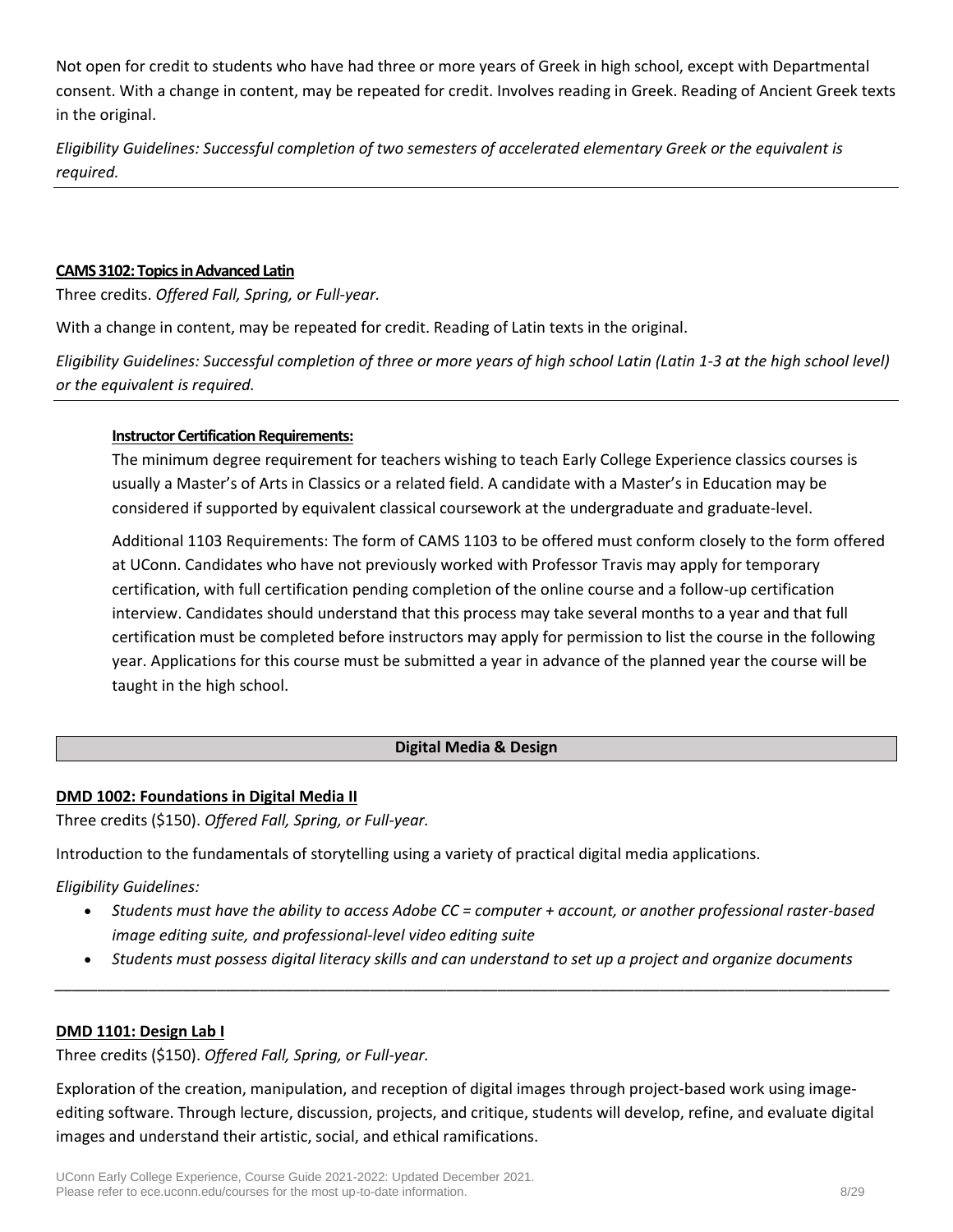*Eligibility Guidelines:*

- *Students must have the ability to access Adobe CC = computer + account, or another professional raster-based image editing suite*
- *Students must possess digital literacy skills and can understand to set up a project and organize documents*

*\_\_\_\_\_\_\_\_\_\_\_\_\_\_\_\_\_\_\_\_\_\_\_\_\_\_\_\_\_\_\_\_\_\_\_\_\_\_\_\_\_\_\_\_\_\_\_\_\_\_\_\_\_\_\_\_\_\_\_\_\_\_\_\_\_\_\_\_\_\_\_\_\_\_\_\_\_\_\_\_\_\_\_\_\_\_\_\_\_\_\_\_\_\_\_\_\_\_*

• *Students must have basic drawing skills*

### **DMD 1102: Design Lab II**

Three credits (\$150). *Offered Fall, Spring, or Full-year.*

Theory, principles, and practices of digital screen-based visual communication. Through a multidisciplinary perspective involving art, design, art history, and media studies, students will address how culture visualizes screen-based communication through both image and type.

*Eligibility Guidelines:*

- *Students must have the ability to access Adobe CC = computer + account, or another professional raster-based image editing suite, and professional-level video editing suite*
- *Students must possess digital literacy skills and can understand to set up a project and organize documents \_\_\_\_\_\_\_\_\_\_\_\_\_\_\_\_\_\_\_\_\_\_\_\_\_\_\_\_\_\_\_\_\_\_\_\_\_\_\_\_\_\_\_\_\_\_\_\_\_\_\_\_\_\_\_\_\_\_\_\_\_\_\_\_\_\_\_\_\_\_\_\_\_\_\_\_\_\_\_\_\_\_\_\_\_\_\_\_\_\_\_\_\_\_\_\_\_\_*

#### **DMD 2210: Film and Video Editing I**

Three credits (\$150). *Offered Fall, Spring, or Full-year.*

Introduction to digital editing, project management, working with sound, and time-based storytelling.

*Eligibility Guidelines:*

- *Students must have the ability to access Adobe CC = computer + account, or another professional-level video editing suite*
- *Students must possess digital literacy skills and can understand to set up a project and organize documents \_\_\_\_\_\_\_\_\_\_\_\_\_\_\_\_\_\_\_\_\_\_\_\_\_\_\_\_\_\_\_\_\_\_\_\_\_\_\_\_\_\_\_\_\_\_\_\_\_\_\_\_\_\_\_\_\_\_\_\_\_\_\_\_\_\_\_\_\_\_\_\_\_\_\_\_\_\_\_\_\_\_\_\_\_\_\_\_\_\_\_\_\_\_\_\_\_\_*

#### **DMD 2500: Introduction to Game Design**

Three credits (\$150). *Offered Fall, Spring, or Full-year.*

Introduction to the principles of game design and development. History of the industry, story, and game mechanics.

*Eligibility Guidelines:*

- *Students must have the ability to access a professional game development tool such as Unity, Unreal, Godot, or Construct3*
- *Students must possess digital literacy skills and can understand to set up a project and organize documents \_\_\_\_\_\_\_\_\_\_\_\_\_\_\_\_\_\_\_\_\_\_\_\_\_\_\_\_\_\_\_\_\_\_\_\_\_\_\_\_\_\_\_\_\_\_\_\_\_\_\_\_\_\_\_\_\_\_\_\_\_\_\_\_\_\_\_\_\_\_\_\_\_\_\_\_\_\_\_\_\_\_\_\_\_\_\_\_\_\_\_\_\_\_\_\_\_\_*

### **Instructor Certification Requirements:**

The minimum degree requirement for teachers wishing to teach Early College Experience Digital Media Design courses is usually a BA or BFA in Education, Design/Art/Film (or Game Development, Computer Science, Digital Media/Art for DMD 2500). As part of the application process, applicants will be shared a link to a google drive folder to upload portfolio work completed by the instructor and examples of student work. Additional coursespecific certification requirements are listed below.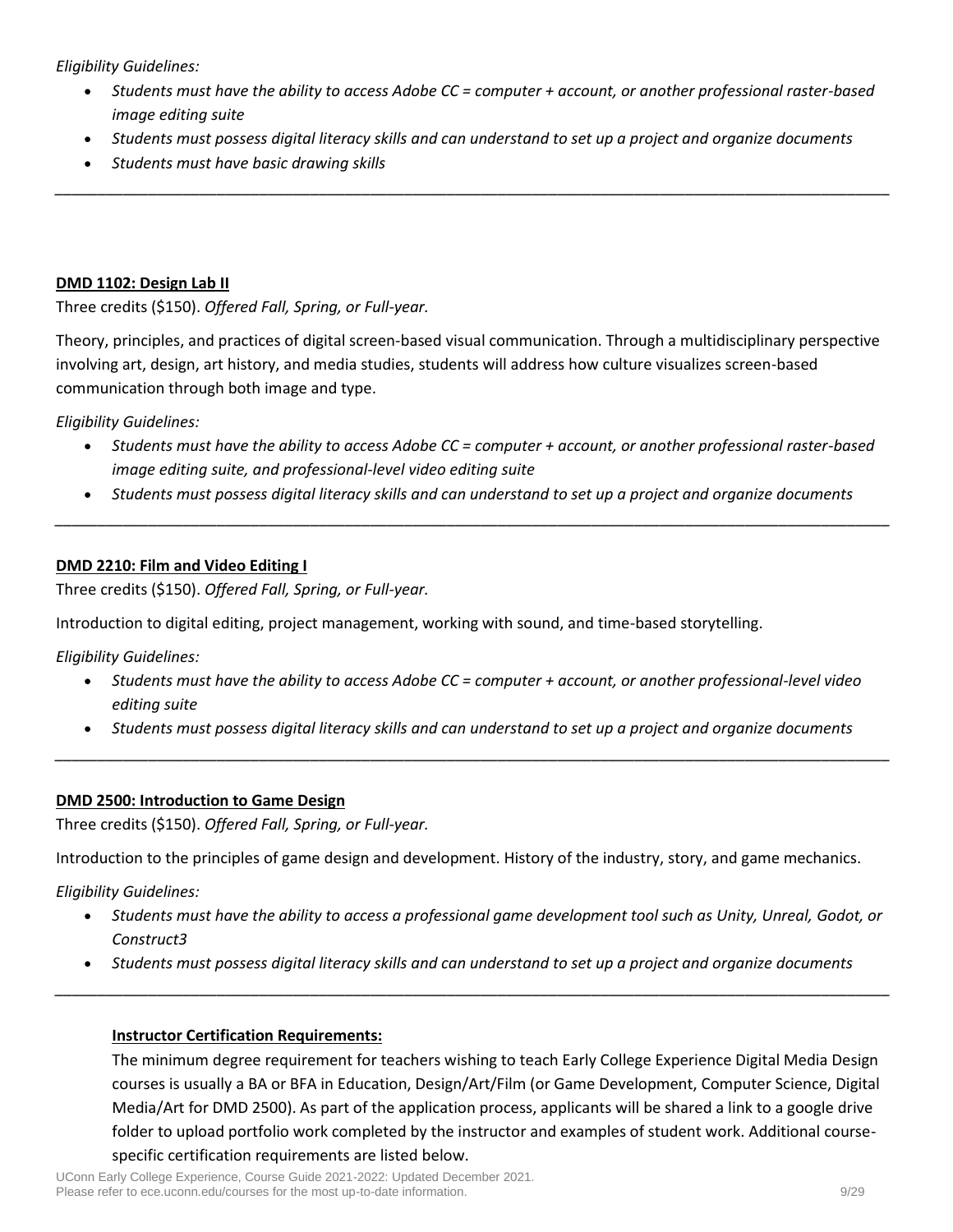**DMD 1002** Applicants must possess a basic understanding of storytelling principles, narrative arcs, and how to utilize storytelling techniques in visual media. In addition, a qualified applicant must have a basic knowledge of design principles, visual aesthetics, photoshop, and adobe premiere (or similar editing software).

Instructor Work:

- At least one example of previsualization techniques such as storyboarding, mood boarding, and pitches
- At least three examples of effective storytelling using audio, photo, or video that adheres to the principles of design

Current Exemplary Student Work:

• Two items each. Storyboards, Pitches, Photography, Video, and Audio

**DMD 1101** Applicants must possess a basic understanding of visual communication using elements and principles of design. In addition, a qualified applicant must demonstrate knowledge of standard typographic, photographic, and cinematic composition terms and principles, as well as and Photoshop (taught) Procreate or Gimp (optional).

Instructor Work:

• 5-10 examples of digital raster projects that demonstrate an understanding of color, value, light, silhouette, and discuss how the content in this work reflects a specific theme

Current Exemplary Student Work:

• 5-10 raster-based drawings and evidence of a critique-based practice

**DMD 1102** Applicants must possess a basic understanding of visual communication principles and design techniques. In addition, a qualified applicant must have a basic knowledge of human-centered design and its relationship to typographic adjustments such as contrast and readability, and: Illustrator, After Effects, and XD (or similar editing software)

Instructor Work:

• 5-10 examples of digital raster projects that demonstrate an understanding of color, value, light, silhouette, and discuss how the content in this work reflects a specific theme

Current Exemplary Student Work:

• 5-10 vector-based drawings and evidence of a critique-based practice

**DMD 2210** Applicants must possess a basic understanding of storytelling principles and narrative arcs, and how to utilize storytelling techniques in visual media. In addition, a qualified applicant must have a basic understanding of design principles and visual aesthetics as well as photoshop and adobe premiere (or similar editing software).

Instructor Work:

- At least one example of previsualization techniques such as storyboarding, mood boarding, and pitches
- At least three examples of effective storytelling using video that adheres to the design principles of film

Current Exemplary Student Work:

• Two items each. Storyboards, Scripts, Three to five short films

**DMD 2500** Applicants must possess a basic understanding of game design principles and implement them in a visual scripting or programming language. In addition, a qualified applicant must have a basic knowledge of either 2D or 3D graphics in run-time environments and a professional off-the-shelf game engine.

Instructor Work:

• One to three examples of games or apps implemented through a coding language such as C# or Python or visual scripting. (Include code samples or screenshots of your scripts)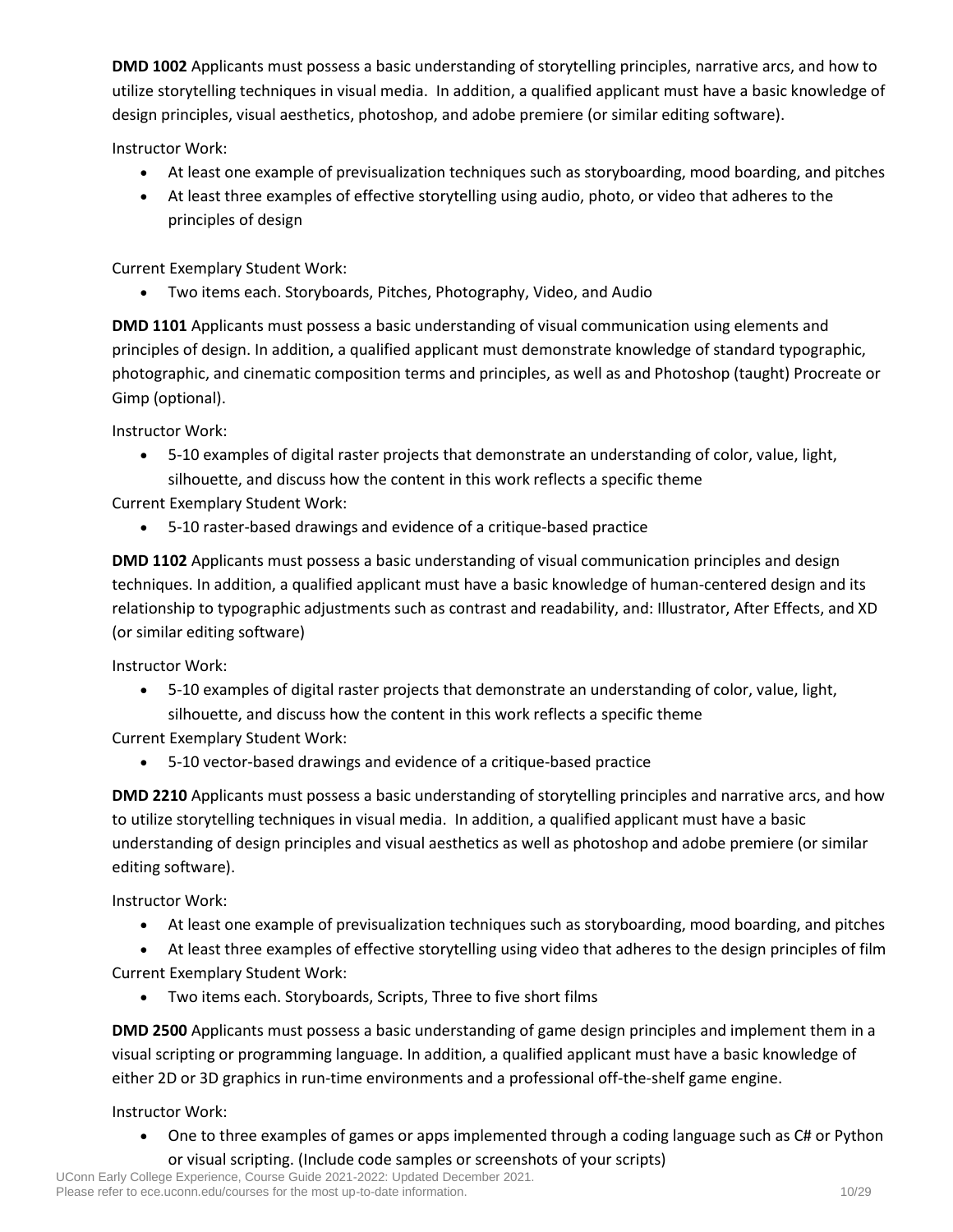• At least two examples of digital or analog projects such as card games or custom Role-Playing Game campaigns that adhere to the principles of game design and storytelling

Current Exemplary Student Work:

• 3-5 games that adhere to the principles of game design, 2-4 code samples (visual scripting screenshots are acceptable)

#### **Economics**

### **ECON 1000: Essentials of Economics**

Three credits. *Offered Fall, Spring, or Full-year.*

A general introduction to micro- and macroeconomics. Economic concepts to be taught include opportunity costs, demand and supply, incentives, comparative advantage, inflation and employment policies, balance of international payments, and economic growth.

*Eligibility Guidelines: Successful completion or simultaneous enrollment in Intermediate Algebra/Algebra II and Geometry are required. Not open to students who are currently enrolled in or who have passed ECON 1201 or 1202*.

# **ECON 1201: Principles of Microeconomics**

Three credits. *Offered Fall, Spring, or Full-year. May be taken before or after ECON 1202*.

How the invisible hand of the market functions through the economic decisions of firms and individuals. How prices, wages and profits are determined, resources are allocated and income is distributed. Topical subjects (e.g., energy policy and health care).

*Eligibility Guidelines: Successful completion or simultaneous enrollment in Intermediate Algebra/Algebra II and Geometry are required.*

### **ECON 1202: Principles of Macroeconomics**

Three credits. *Offered Fall, Spring, or Full-year. May be taken before or after ECON 1201*.

The organization and function of the economic system as a total unit. Economic decisions, institutions, and policies that determine levels and rates of growth of production, employment, and prices. Topical subjects (e.g., government budget deficits and current interest-rate policy).

*Eligibility Guidelines: Successful completion or simultaneous enrollment in Intermediate Algebra/Algebra II and Geometry are required.*

### **Instructor Certification Requirements:**

There are two faculty ranks associated with UConn ECE Economics—Instructor and Preceptor. The minimum requirement for teachers wishing to become a UConn ECE Economics Instructor is a Master's Degree in Economics or equivalent experience (as judged by the UConn Economics Department).

The minimum requirement for teachers wishing to become a UConn ECE Economics Preceptor is the potential for teaching Economics which includes a Bachelor's degree in Economics and/or equivalent experience in the field. The role of ECE Economics instructor and preceptor differ in the levels of independence determined by the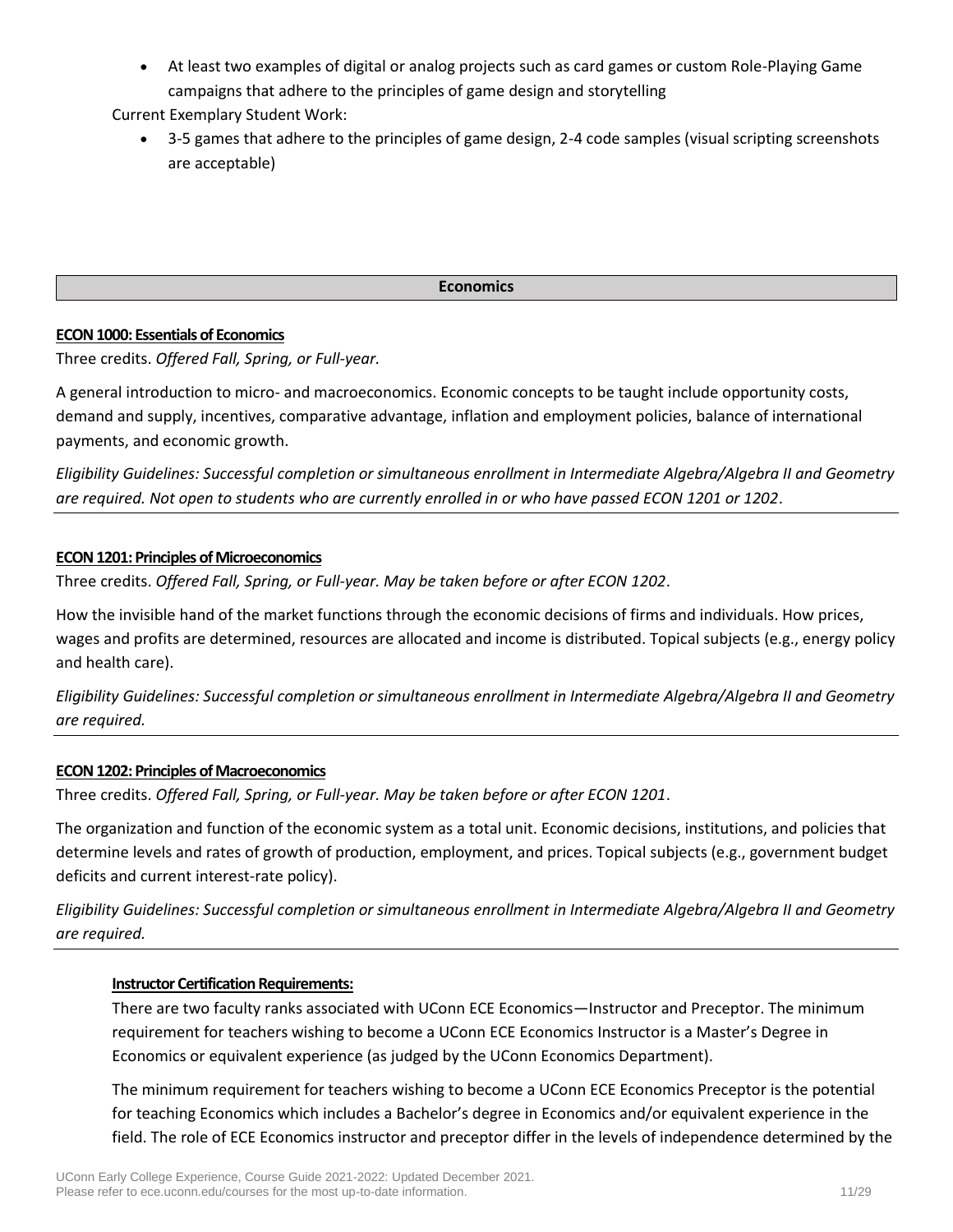University's faculty coordinator in Economics. Preceptors may be encouraged to seek full certification by completing additional coursework in Economics.

# **Education**

# **Educational Curriculum and Instruction**

# **EDCI 1100: If You Love It, Teach It\***

Three credits. *Offered Fall, Spring, or Full-year.*

Studies of K-12 teaching, learning, and schooling in the United States; historical, philosophical, and social foundations of education as well as self-study to reimagine educational futures.

*Eligibility Guidelines: Successful completion of three years of high school English is recommended*.

### **Instructor Certification Requirements:**

The minimum degree requirement for instructors wishing to teach UConn EDCI 1100 through UConn ECE is a Master's degree in Education or Curriculum and Instruction, or an administrative endorsement (092). Applicants should have at least three years of public school teaching experience.

# **Educational Leadership**

*\_\_\_\_\_\_\_\_\_\_\_\_\_\_\_\_\_\_\_\_\_\_\_\_\_\_\_\_\_\_\_\_\_\_\_\_\_\_\_\_\_\_\_\_\_\_\_\_\_\_\_\_\_\_\_\_\_\_\_\_\_\_\_\_\_\_\_\_\_\_\_\_\_\_\_\_\_\_\_\_\_\_\_\_\_\_\_\_\_\_\_\_\_\_\_\_\_\_*

### **EDLR 1162: Health and Education in Urban Communities\***

One credit. *Offered Fall, Spring, or Full-year.*

As an introductory course, EDLR 1162 explores the historical and social forces that shape health and education in urban communities, specifically in Connecticut. Topics of study will include poverty, culture, and identity and how these phenomena affect children's health, nutrition, schooling and opportunities for success. Through readings, films, discussion, reflection and service‐learning opportunities, class members analyze policies, norms and beliefs in our society. Students will be challenged to consider how these trends may lead us to a more just society and how these may perpetuate injustice.

*Eligibility Guidelines: Instructor consent is required.*

### **Instructor Certification Requirements:**

The minimum degree requirement for teachers wishing to teach Early College Experience EDLR 1162: Health and Education in Urban Communities is typically a Master's degree in a related field. A Master's in an education or health related field of study would be ideal, but other degrees will be considered. The first year of certification is provisional, and the faculty course coordinator will mentor the ECE instructor and oversee implementation of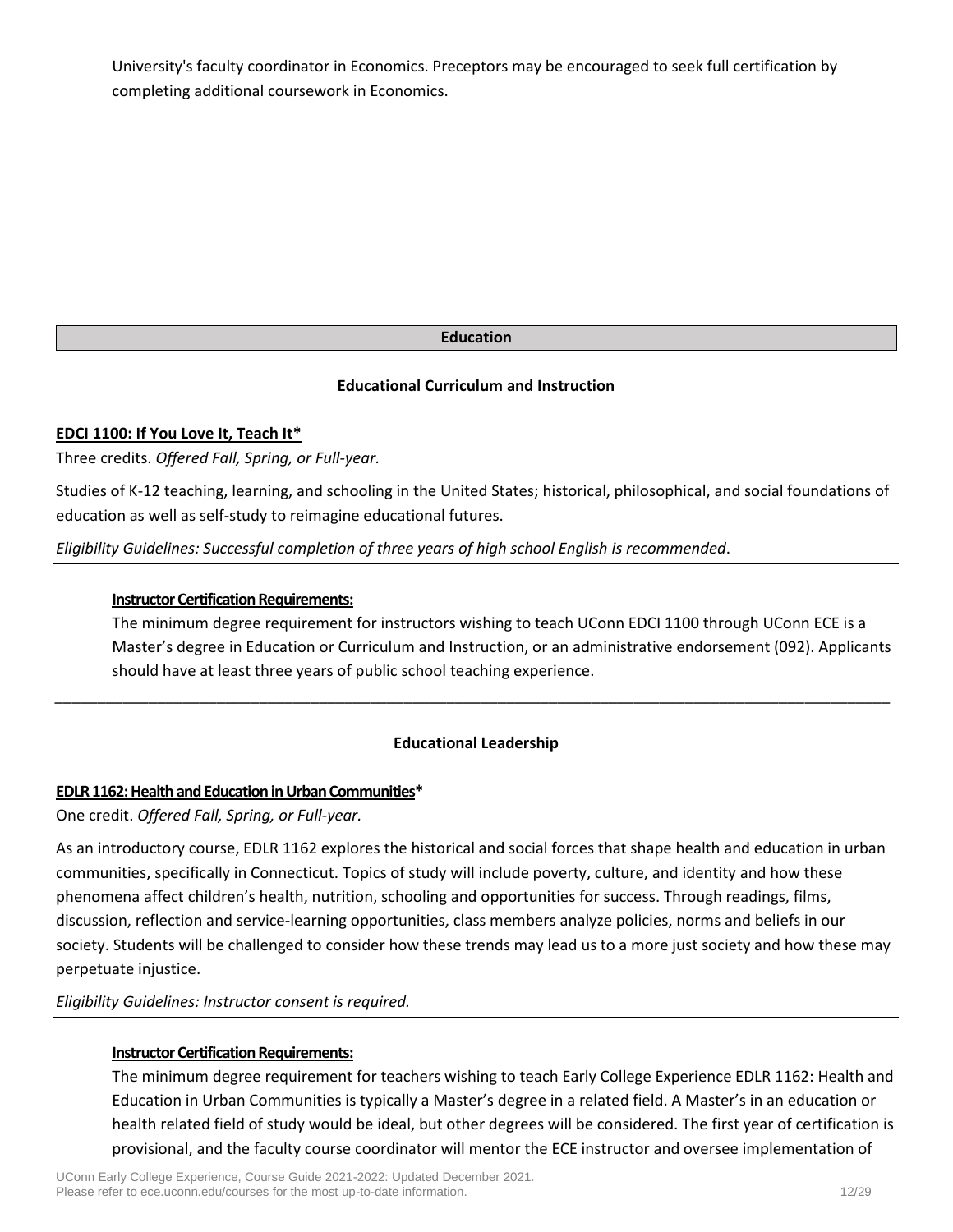the syllabus, instruction and service learning component of the course. Following the provisional period, certified instructors can gain full certification and work closely with the faculty course coordinator to offer this course. All applications must include a completed *[EDLR 1162 Service Site Info Form](https://ece.uconn.edu/wp-content/uploads/sites/2571/2019/12/EDLR-1162_-ECE-site-expansion-application.pdf)*.

### **EDLR 2001: Contemporary Issues in Sport\***

Three credits (\$150). *Offered Fall, Spring, or Full-year.*

Socio-cultural, economic, political, and other related issues in sport. Sport as a social institution, the impact of sport in American culture, and the impact of American culture on sport. Sport at the youth, intercollegiate, professional, and international levels; how sport at these levels is experienced differently by individuals, communities, organizations, and society. Issues in sport relative to gender, race (ethnicity), differing physical and intellectual ability, sexual identity, and gender identity.

*\_\_\_\_\_\_\_\_\_\_\_\_\_\_\_\_\_\_\_\_\_\_\_\_\_\_\_\_\_\_\_\_\_\_\_\_\_\_\_\_\_\_\_\_\_\_\_\_\_\_\_\_\_\_\_\_\_\_\_\_\_\_\_\_\_\_\_\_\_\_\_\_\_\_\_\_\_\_\_\_\_\_\_\_\_\_\_\_\_\_\_\_\_\_\_\_\_\_*

*Eligibility Guidelines: Instructor consent is required.*

# **Instructor Certification Requirements:**

The minimum degree requirement for teachers wishing to teach EDLR 2001: Contemporary Social Issues in Sport is typically a Bachelor's degree in Sport Management or a related field, such as kinesiology, education, health, sociology, political science. Preferred applicants will have a Master's degree with relevant graduate work to sport management, education, health, sociology, political science. For this course, the first year of certification is provisional, and the faculty course coordinator will mentor the ECE instructor and oversee implementation of the syllabus, instruction and service learning component of the course.

In addition to the ECE application materials, instructors interested in teaching EDLR 2001: Contemporary Social Issues in Sport should write an essay that is no longer than 3 pages that responds to the following question:

• Select a contemporary issue in sport that has pushed you to examine your beliefs about sport and society. Explain the impact that this issue has had on you, and how you would incorporate your learning from this contemporary issue into your ECE course.

# **Educational Psychology**

*\_\_\_\_\_\_\_\_\_\_\_\_\_\_\_\_\_\_\_\_\_\_\_\_\_\_\_\_\_\_\_\_\_\_\_\_\_\_\_\_\_\_\_\_\_\_\_\_\_\_\_\_\_\_\_\_\_\_\_\_\_\_\_\_\_\_\_\_\_\_\_\_\_\_\_\_\_\_\_\_\_\_\_\_\_\_\_\_\_\_\_\_\_\_\_\_\_\_*

# **EPSY 1100: Introduction to Special Education**

Three credits. *Offered Fall, Spring, or Full-year.*

Special education services in American education, including various exceptionalities and the roles of professionals.

*Eligibility Guidelines: Successful completion of three years of high school English and instructor recommendation.*

# **Instructor Certification Requirements:**

The minimum degree requirements for teachers wishing to teach Education courses is a Masters of Education. Instructors wishing to teach EPSY 1100 must have a graduate concentration in special education. This course has a clear institutional approach with requires adherence to the UConn syllabus (See sample). In your cover letter, please speak to your background, experience, and your ability to implement the UConn curriculum at the high school.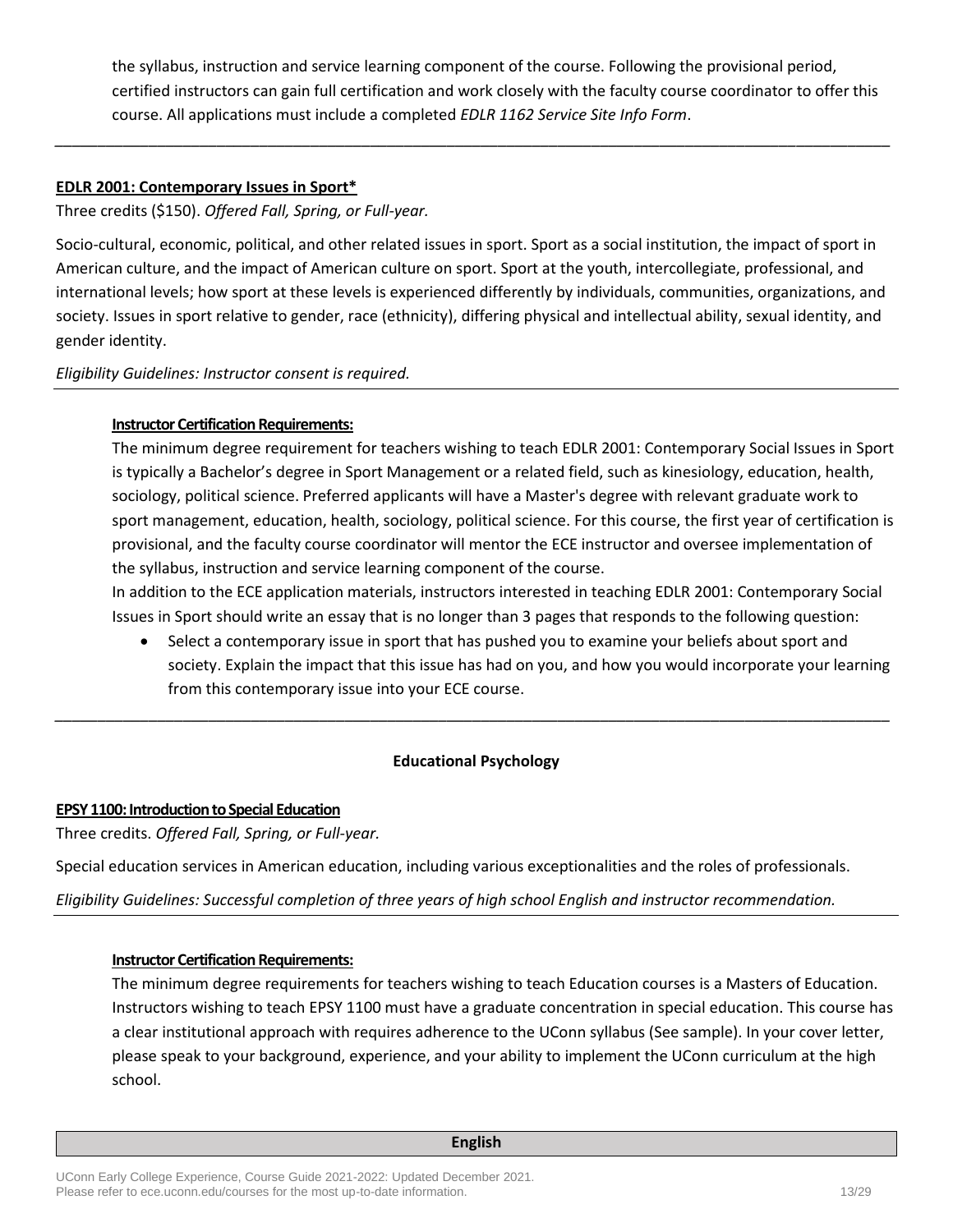#### **ENGL 1004: Introduction to Academic Writing**

Four credits. *Offered Fall, Spring, or Full-year.*

Development of the reading and writing skills essential to university work. Students placed in ENGL 1004 must pass the course before electing ENGL 1007.

*Eligibility Guidelines: Successful completion of two years of high school English is required.*

### **ENGL1007: Seminar and Studio in Academic Writing and Multimodal Composition**

Four credits. *Offered Fall, Spring, or Full-Year*

College composition through multiple forms of literacy, including rhetorical, digital, and information literacies necessary for twenty-first-century contexts. The development of creatively intellectual inquiries through sustained engagement with texts, ideas, and problems. Emphasis on transfer of writing and rhetorical skills to academic and daily life. Students design a digital portfolio that curates creations and skills-based micro-credentials they earn in coursework.

*Eligibility Guidelines: Successful completion of two years of high school English is required. Students placed in ENGL 1004 must pass that class before enrolling in ENGL 1007.*

### **Instructor Certification Requirements:**

The preferred preparation for teaching Early College Experience English courses is a Master's of Arts degree in English with at least some coursework in rhetoric and composition (especially courses directly related to the teaching of writing). The minimum degree requirement for teachers wishing to teach Early College Experience English courses is usually a Master's of Arts degree in English; however, a candidate with Master's in Education and at least two graduate-level English classes (one of which is in rhetoric and composition) may be considered.

ENGL 1004 is designed to prepare students not yet qualified to take the required academic writing seminar (ENGL 1010 or 1011) but who would benefit from a preparatory course that carries college credit. Please contact the UConn ECE Program Office before considering offering the course as it is not open without approval from our office.

#### **French**

### **FREN: 3250:Global Culture I**

Three credits. *Offered Fall or Full-year.*

Intense study of oral French. Learning of oral techniques of communication in conjunction with weekly topics of conversation associated with various francophone cultures. Rigorous and active oral practice through dialogues, interviews, round tables, and oral reports.

*Eligibility Guidelines: Successful completion of three full years of high school French, or instructor consent, is required.*

# **FREN 3268: Grammar and Composition** Three credits. *Offered Spring or Full-year.*

UConn Early College Experience, Course Guide 2021-2022: Updated December 2021. Please refer to ece.uconn.edu/courses for the most up-to-date information. 14/29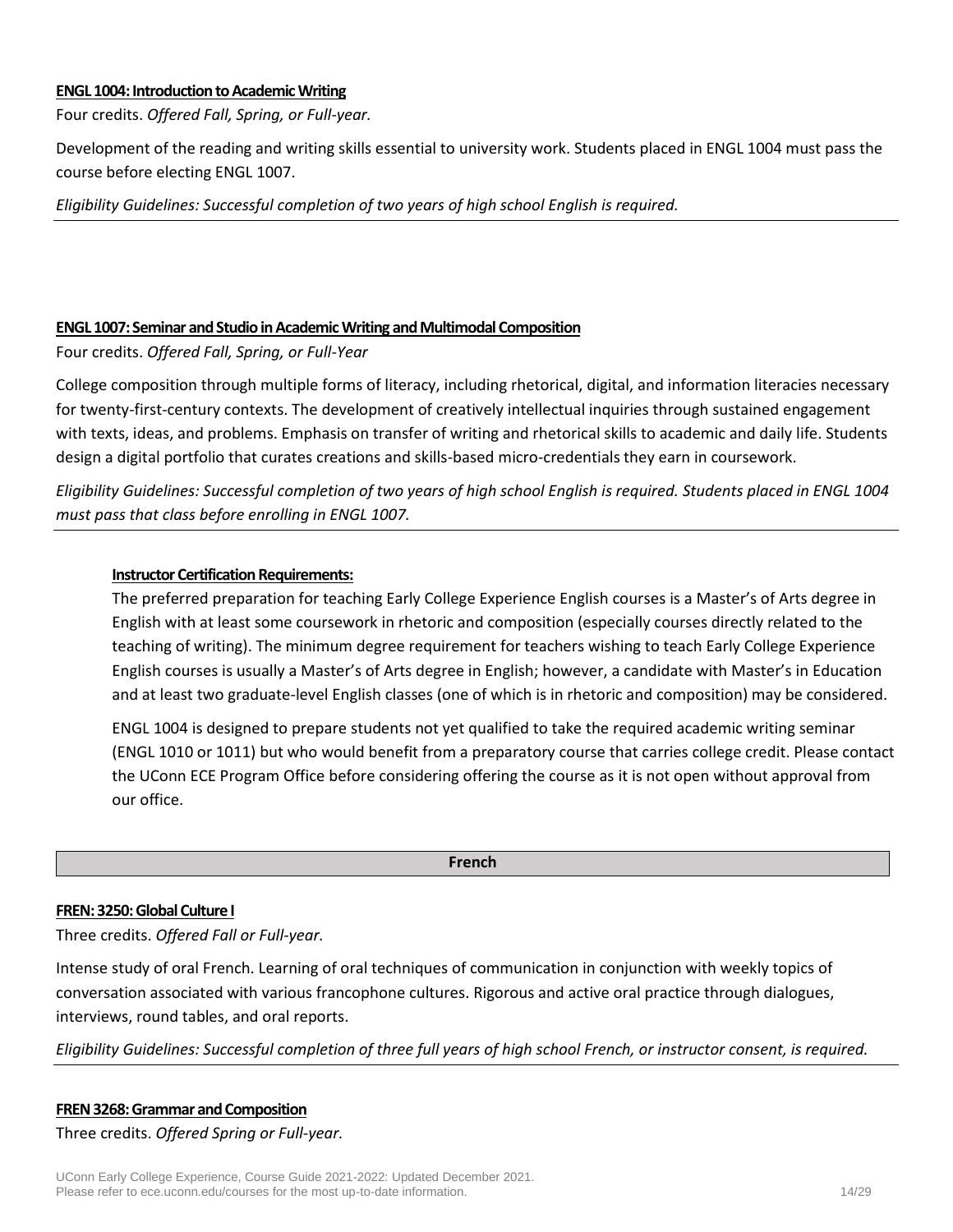Advanced study of French texts and extensive written practice in a variety of forms ranging from compositions, essays, summaries, and film reviews.

*Eligibility Guidelines: Successful completion of three full years of high school French, or instructor consent, is required.*

### **Instructor Certification Requirements:**

The minimum degree requirement for instructors wishing to teach UConn ECE French courses is a Master's of Arts degree in French; however, a candidate with Master's in Education with a sufficiently strong French background may be considered. A candidate with a strong French background has either taken graduate courses in French or has been educated (K through 12) in a Francophone country. Candidates will be interviewed by the French faculty coordinator before certification is granted.

### **Geosciences**

### **GSCI 1051: Earth's Dynamic Environment\***

Three credits. *Offered Fall, Spring, or Full-year.*

Origin and history of planet Earth, emphasizing how rock, air, water, and life interact at different scales to produce the earth's crust, landforms, life systems, natural resources, catastrophes, and climatic regimes. Provides a scientific context for human-induced global change.

*Eligibility Guidelines: Successful completion of basic earth science coursework. Proficiency in basic algebra and geometry is required*.

# **Instructor Certification Requirements:**

The minimum requirements for instructors wishing to teach UConn Early College Experience Geoscience courses are typically a Master's of Science in Geosciences or a related field and 2 years high school science teaching experience. Applicants also will be considered if they have a Master's of Education with a concentration in geoscience, a Bachelor's of Science in the natural sciences with college level geoscience, and 4 years high school science teaching experience.

#### **German**

### **GERM3233: Building Language Skills through Culture I**

Three credits. *Offered Fall, Spring, or Full-year.*

Development of oral and written skills using a content-based methodology and drawing on texts that deal with issues in contemporary culture of German-speaking countries. Emphasis on acquisition of a sophisticated understanding of cultural differences while building vocabulary, improving accuracy, and increasing facility in self-expression and communication.

*Eligibility Guidelines: Successful completion of three or more years of high school German, or instructor consent, is required.*

### **GERM 3255: Studies in 20th Century German Literature**

Three credits. *Offered Fall, Spring, or Full-year. Prerequisite: GERM 3233.*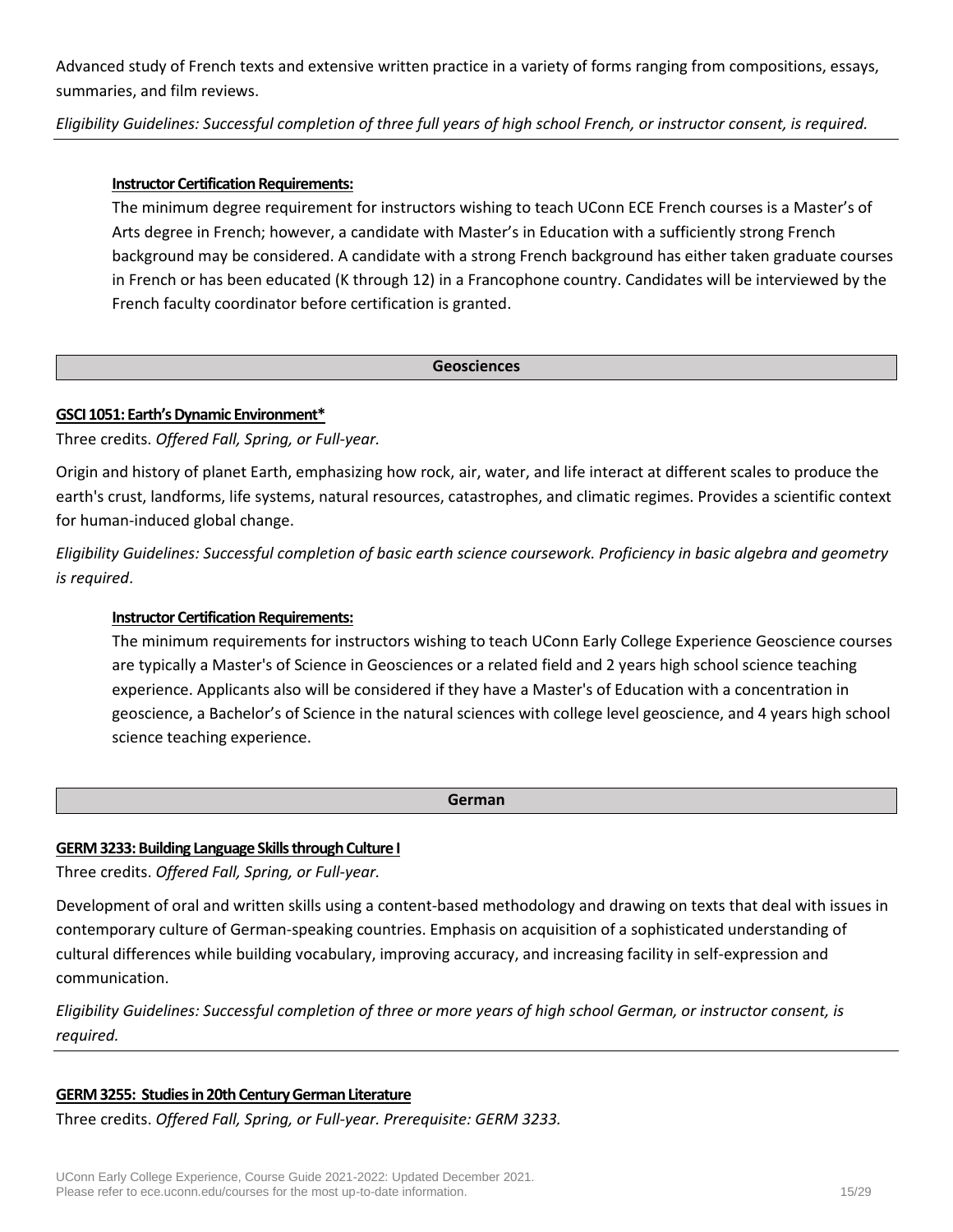Study of a cohesive group of texts that mark the period. Attention will be given to the relevant socio-historical context and to the visual and performing arts. Taught in German.

# *Eligibility Guidelines: Successful completion of GERM 3233 is required.*

### **Instructor Certification Requirements:**

The preferred requirement for instructors wishing to teach UConn ECE German courses is a Bachelor's Degree in German/German Studies and a Master's Degree in German/German Studies. If the instructor has a Bachelor's Degree in German and a Master's Degree in Education or another equivalent field (e.g., International Studies), the instructor needs to complete at least two scholarly courses in the study of German/German Studies. The courses should be in a Graduate German Studies Department from an accredited university in the United States.

**History**

#### **HIST 1300: Western Traditions Before 1500**

Three credits. *Offered Fall, Spring, or Full-year.*

An analysis of the traditions and changes which have shaped Western political institutions, economic systems, social structures, and culture in ancient and medieval times.

*Eligibility Guidelines: Successful completion of at least one year of a high school history/social studies course recommended.*

### **HIST 1400: Modern Western Traditions**

Three credits. *Offered Fall, Spring, or Full-year.*

History of political institutions, economic systems, social structures, and cultures in the modern Western world.

*Eligibility Guidelines: Successful completion of at least one year of a high school history/social studies course recommended.*

### **Instructor Certification Requirements for HIST 1300 and 1400:**

The minimum degree requirement for instructors wishing to teach ECE History courses is a B.A. in History with at least four graduate courses (12 credits, half the number required for a Master's degree) in European history.

Teachers interested in obtaining History certification are asked to submit the following materials in addition to the certification application:

- 1. A detailed syllabus for the course being taught: this should include a 'statement of purpose' for the course, a list of the texts being used, and a schedule of the lectures and readings for each class meeting. Be sure to indicate the 'title' of the lecture (e.g., "Heresy and Dissent in the 13th Century"). Discussion topics, films, etc. should also be noted in the schedule, as well as notice of any websites that students are required to use.
- 2. The syllabus must include a full listing of all primary source texts assigned for the course, along with an indication of how they will be used, e.g., as a basis for a careful in-class close reading, as a focus for class lecture and/or discussion, as material for written assignments, etc. The single most important feature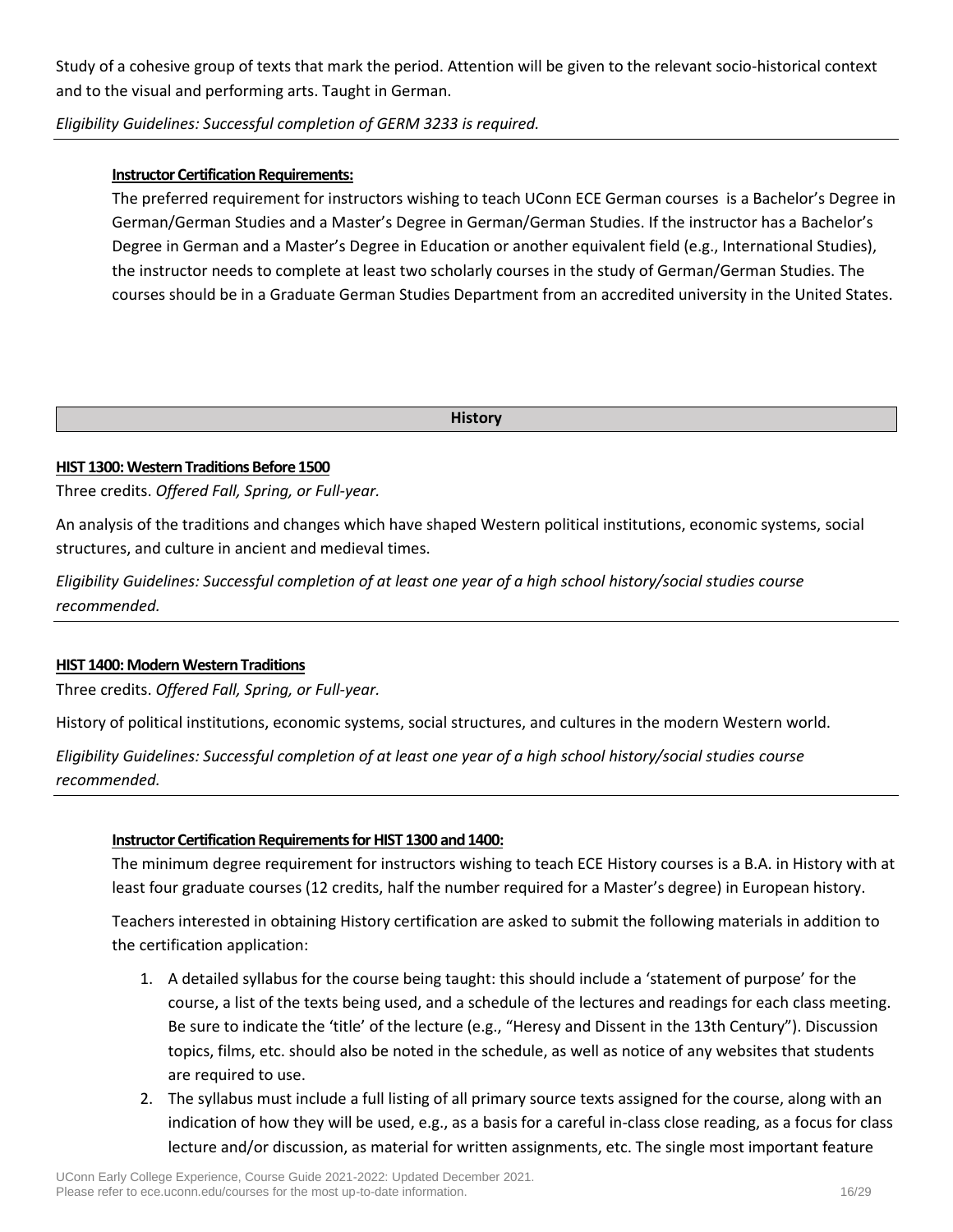that distinguishes an ECE History course from regular high school courses in an emphasis on reading, discussing, and interpreting primary sources.

*\_\_\_\_\_\_\_\_\_\_\_\_\_\_\_\_\_\_\_\_\_\_\_\_\_\_\_\_\_\_\_\_\_\_\_\_\_\_\_\_\_\_\_\_\_\_\_\_\_\_\_\_\_\_\_\_\_\_\_\_\_\_\_\_\_\_\_\_\_\_\_\_\_\_\_\_\_\_\_\_\_\_\_\_\_\_\_\_\_\_\_\_\_\_\_\_\_\_*

#### **HIST 1501: United States History to 1877**

Three credits. *Offered Fall, Spring, or Full-year.*

Surveys political, economic, social, and cultural developments in American history through the Civil War and Reconstruction.

*Eligibility Guidelines: Successful completion of at least one year of a high school history course recommended.*

### **HIST 1502: United States History Since 1877**

Three credits. *Offered Fall, Spring, or Full-year.*

Surveys political, economic, social, and cultural developments in American history from 1877 to the present.

*Eligibility Guidelines: Successful completion of at least one year of a high school history course recommended.*

### **Instructor Certification Requirements for HIST 1501 and 1502:**

The minimum degree requirement for instructors wishing to teach U.S. History courses is a B.A. in History with at least four graduate courses (12 credits, half the number required for a Master's degree) in U.S. history. Applicants must have completed at least one graduate-level course in historical methodology or historiography with a grade of a B or better.

Teachers interested in obtaining U.S. History certification must submit a draft syllabus for each course (1501 and/or 1502) that includes:

- 1. A 'statement of purpose' for the course, a list of the texts being used, and a schedule of the lectures and readings for each class meeting. Be sure to indicate the 'title' of the lecture (e.g., "Jeffersonian America"). Discussion topics, films, etc. should also be noted in the schedule, as well as notice of any websites that students are required to use.
- 2. A full listing of all primary source texts assigned for the course, along with an indication of how they will be used, e.g., as a basis for a careful in-class close reading, as a focus for class lecture and/or discussion, as material for written assignments, etc. The single most important feature that distinguishes an ECE U.S. History course from regular high school courses in an emphasis on reading, discussing and interpreting primary sources.

#### **Human Development & Family Sciences**

### **HDFS 1070: Individual & Family Development**

Three credits. *Offered Fall, Spring or Full-year.*

Human development throughout the life span, with emphasis upon the family as a primary context.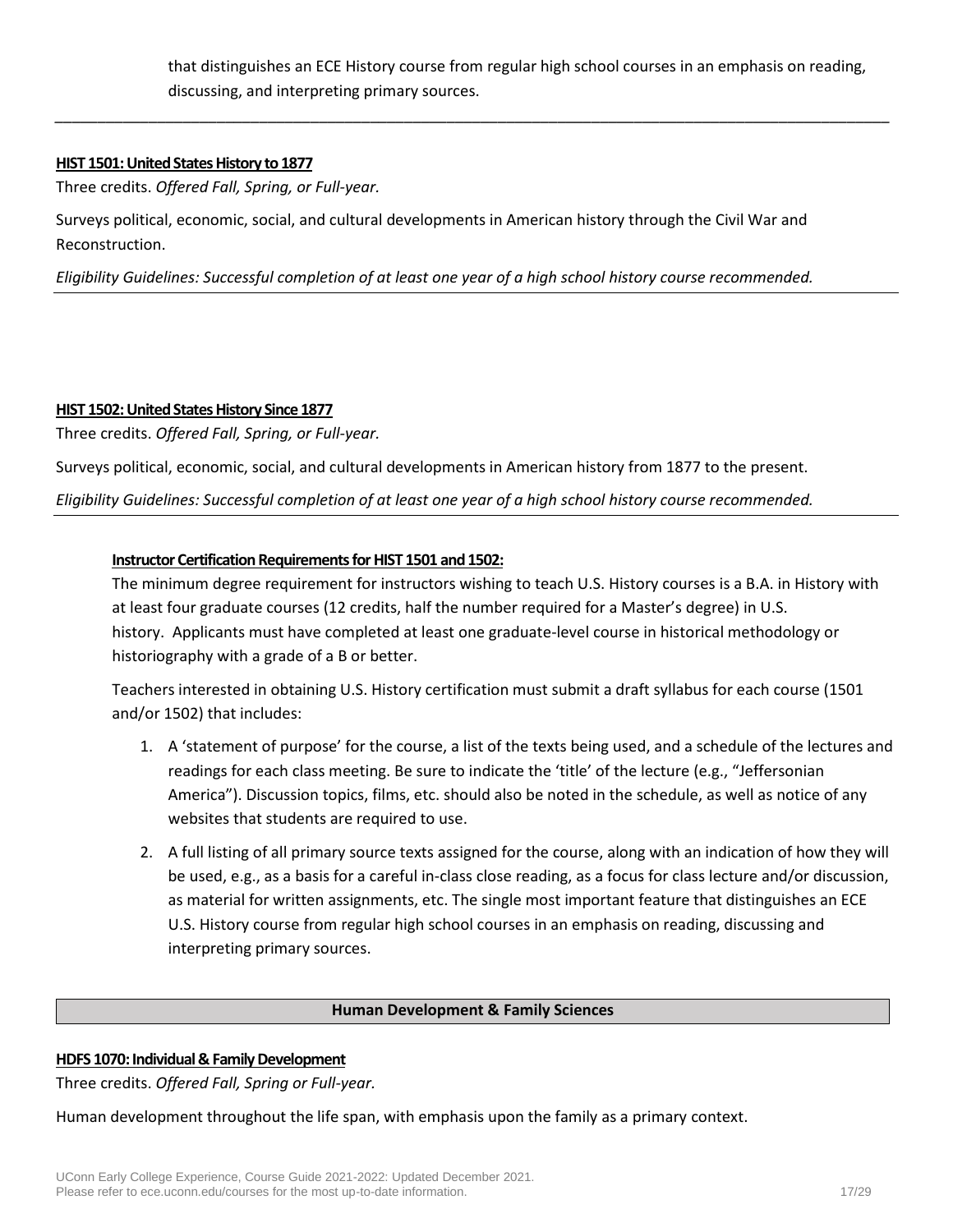# **Instructor Certification Requirements:**

The minimum degree requirement for instructors wishing to teach Early College Experience Family Studies class, HDFS 1070: Individual and Family Development, is a Master's Degree in Education. It is suggested that the undergraduate Bachelor's Degree be in the area of Family and Consumer Sciences Education (045, CT Home Economics) or Human Development and Family Sciences with three to five years teaching experience at the secondary level. Applicants must have completed coursework in both Human Development and Family Studies before certification can be considered.

### **Human Rights**

# **HRTS 1007: Introduction to Human Rights**

Three credits. *Offered Fall, Spring, or Full-year.*

Exploration of central human rights institutions, selected human rights themes and political controversies, and key political challenges of contemporary human rights advocacy.

*Eligibility Guidelines: Successful completion of two years of high school social studies courses, or consent of the instructor, is recommended.*

### **Instructor Certification Requirements:**

HRTS 1007: The minimum requirement for certification in Human Rights is a Bachelor's degree in Human Rights, or a related field such as Global Studies, Political Science, or History. Preferred applicants will have an interdisciplinary and global academic background, a master's degree with graduate-level coursework relevant to human rights, and/or engaging in global humanitarian programs, international organizations or other related work throughout their careers. Instructors must provide compelling evidence that their proposed course is equivalent in rigor and scope to its equivalent at the University of Connecticut.

### **HRTS 2200: Introduction to Genocide Studies\***

Three credits. *Offered Fall, Spring, or Full-year.*

Interdisciplinary introduction to the study of genocide as an historical, legal, social, political, and conceptual phenomenon, including response, prevention, and commemoration efforts.

*Eligibility Guidelines: Successful completion of three years of high school social studies courses (to include world history and/or world geography), or consent of the instructor, is recommended.*

*\_\_\_\_\_\_\_\_\_\_\_\_\_\_\_\_\_\_\_\_\_\_\_\_\_\_\_\_\_\_\_\_\_\_\_\_\_\_\_\_\_\_\_\_\_\_\_\_\_\_\_\_\_\_\_\_\_\_\_\_\_\_\_\_\_\_\_\_\_\_\_\_\_\_\_\_\_\_\_\_\_\_\_\_\_\_\_\_\_\_\_\_\_\_\_\_\_\_*

#### **Instructor Certification Requirements:**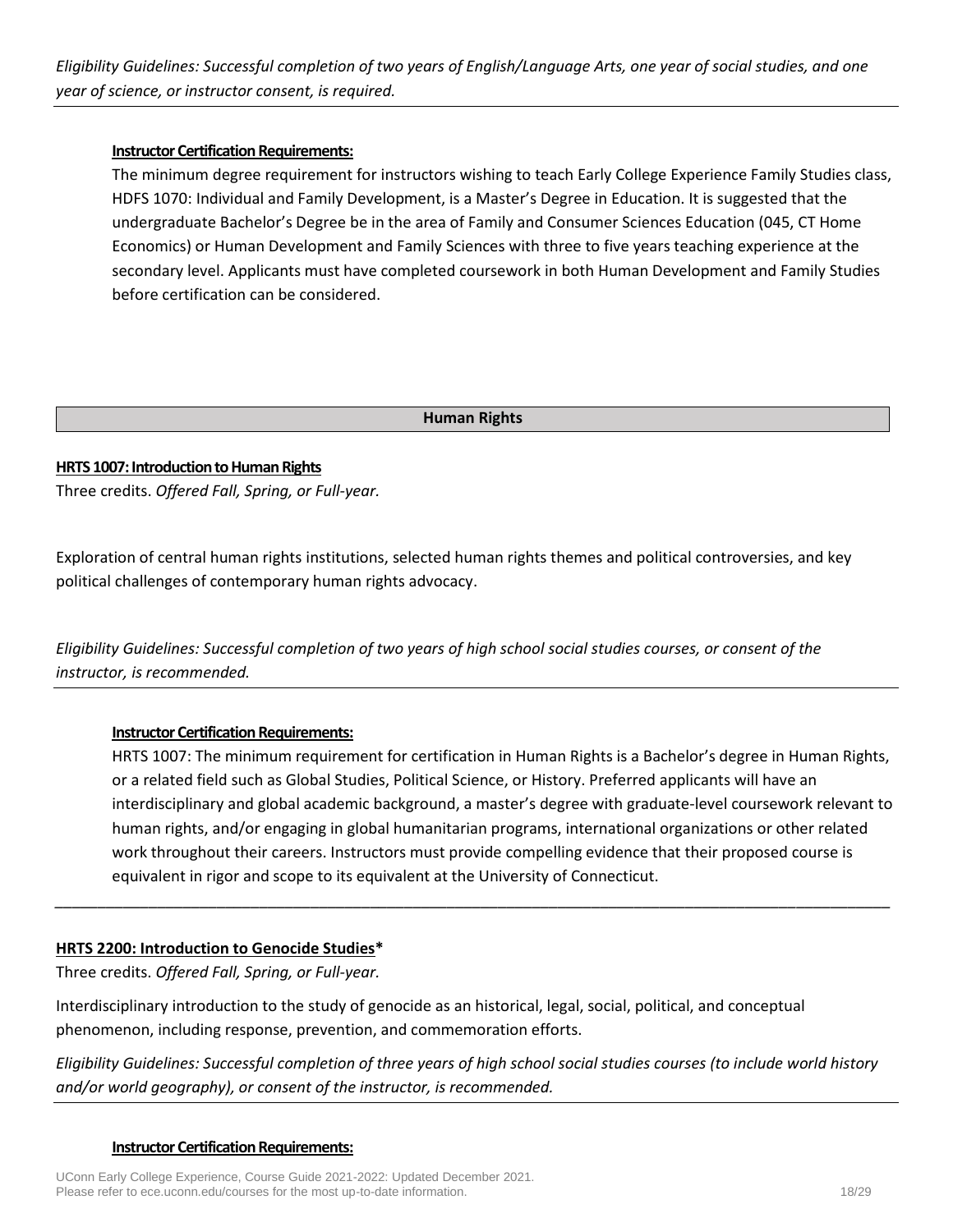HRTS 2200: The minimum requirement for certification in Genocide Studies is a Bachelor's degree in Human Rights or Genocide Studies, or a related field such as Global Studies, Political Science, or History. Preferred applicants will have an interdisciplinary and global academic background, a master's degree with graduate-level coursework relevant to genocide studies, and/or engaging in global humanitarian programs, international organizations or other related work throughout their careers. Instructors must provide compelling evidence that their proposed course is equivalent in rigor and scope to its equivalent at the University of Connecticut.

# **Italian Literature and Cultural Studies**

#### **ILCS 3239: Composition & Conversation I**

Three credits. *Offered Fall, Spring, or Full-year. Prerequisite: ILCS 1148 or equivalent.*

Practice in written and oral composition. Syntax study.

*Eligibility Guidelines: Successful completion of the equivalent of four Italian language courses (two courses at the Elementary level & two at the Intermediate level) and instructor consent. A student must pass ILCS 3239 with a grade of a "C" or higher to continue on to ILCS 3240.*

### **ILCS 3240: Composition & Conversation II**

Three credits. *Offered Fall, Spring, or Full-year. Prerequisite: ILCS 3239 or equivalent.*

Further practice in written and oral composition. Treatment of the finer points in syntax.

*Eligibility Guidelines: Successful completion of the equivalent of four Italian language courses (two courses at the Elementary level & two at the Intermediate level) and instructor consent. A student must pass ILCS 3239 with a grade of a "C" or higher to continue on to ILCS 3240.*

### **Instructor Certification Requirements:**

The minimum degree requirement for instructors wishing to teach Early College Experience Italian courses is a Master's in Italian; however, a Master's in Education and appropriate Italian background may be considered.

### **Latino and Latin American Studies**

### **LLAS 1190: Perspectives on Latin America**

Three credits. *Offered Fall, Spring, or Full-year.*

Multidisciplinary exploration of the historical development of such aspects of Latin America and the Caribbean as colonization and nation formation; geography and the environment; immigration and migration; race, ethnicity, and gender in society, politics, economy, and culture.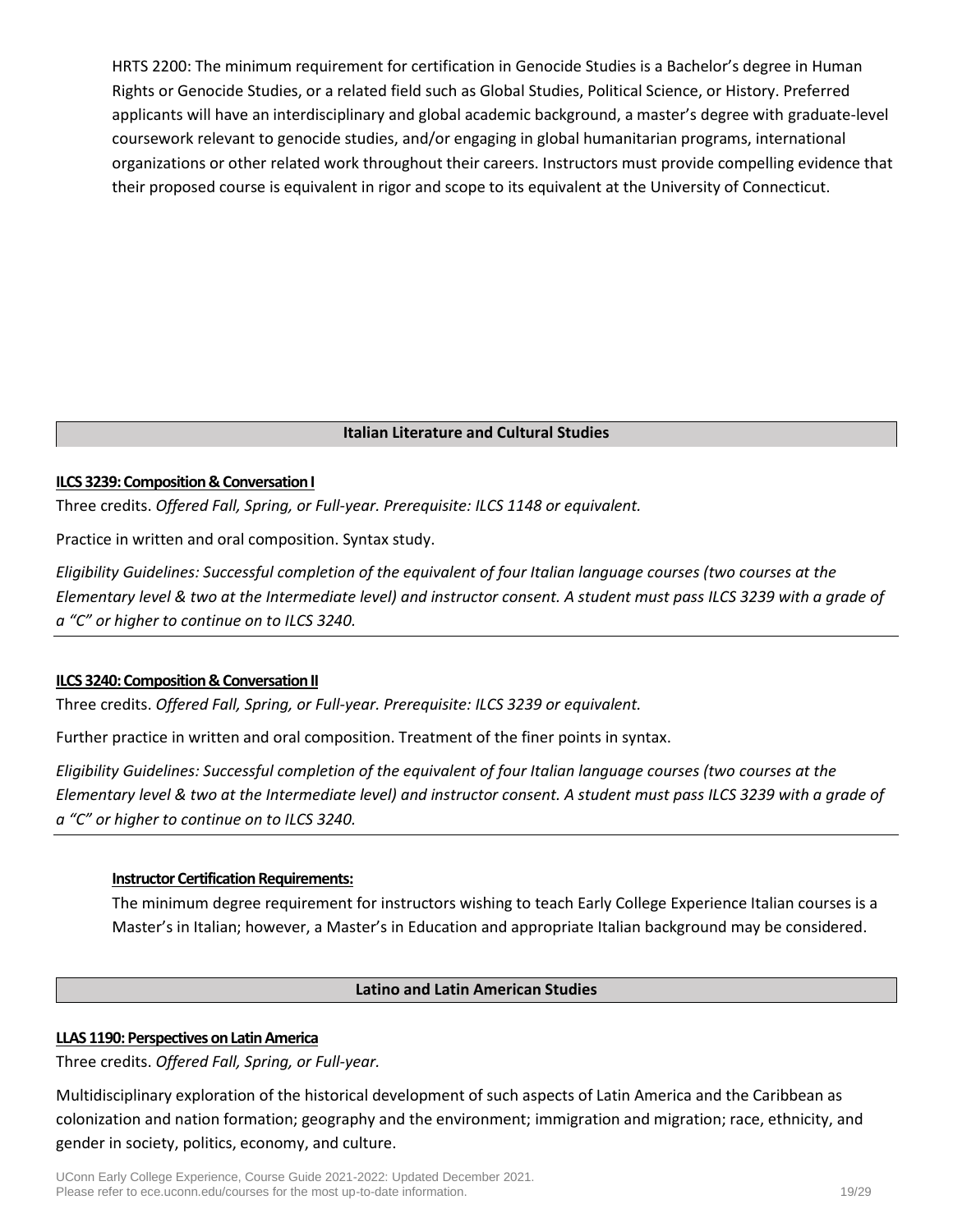*Eligibility Guidelines: Successful completion of two years of high school history and one year of high school Spanish are recommended.*

#### **Instructor Certification Requirements:**

The minimum degree requirement for instructors wishing to teach Early College Experience Latin and Latino American Studies courses is a Bachelor's degree and a Master's degree in Latin American Studies or in Anthropology, History, Political Science, or Spanish with a focus on the study of Latin America and the Caribbean.

**Marine Science**

#### **MARN 1001E: The Sea Around Us**

Three credits. *Offered Fall, Spring, or Full-year.*

The relationship of humans with the marine environment. Exploitation of marine resources, development and use of the coastal zone, and the impact of technology on marine ecosystems.

*Eligibility Guidelines: Successful completion of at least one year of a high school science course or instructor consent is recommended.*

### **MARN 1002E: Introduction to Oceanography**

Three credits. *Offered Fall, Spring, or Full-year.*

Processes governing the geology, circulation, chemistry, and biological productivity of the world's oceans. Emphasis is placed on the interactions and interrelationships between physical, chemical, biological, and geological processes that contribute to both the stability and the variability of the marine environment.

*Eligibility Guidelines: Successful completion of two years of high school lab science are recommended. Students who pass MARN 1002 are not eligible for MARN 1003. Students who pass MARN 1003 are not eligible for MARN 1002.*

*\_\_\_\_\_\_\_\_\_\_\_\_\_\_\_\_\_\_\_\_\_\_\_\_\_\_\_\_\_\_\_\_\_\_\_\_\_\_\_\_\_\_\_\_\_\_\_\_\_\_\_\_\_\_\_\_\_\_\_\_\_\_\_\_\_\_\_\_\_\_\_\_\_\_\_\_\_\_\_\_\_\_\_\_\_\_\_\_\_\_\_\_\_\_\_\_\_\_*

#### **MARN 1003E: Introduction to Oceanography with Laboratory**

Four credits. *Offered Fall, Spring, or Full-year.*

Processes governing the geology, circulation, chemistry, and biological productivity of the world's oceans. Emphasis on the interactions and interrelationships of physical, chemical, biological and geological processes that contribute to both the stability and the variability of the marine environment. Laboratory experiments, hands-on exercises, and field observations including required cruise on research vessel.

*Eligibility Guidelines: Successful completion of two years of high school lab science are recommended. Not open to students who have passed MARN 1002.*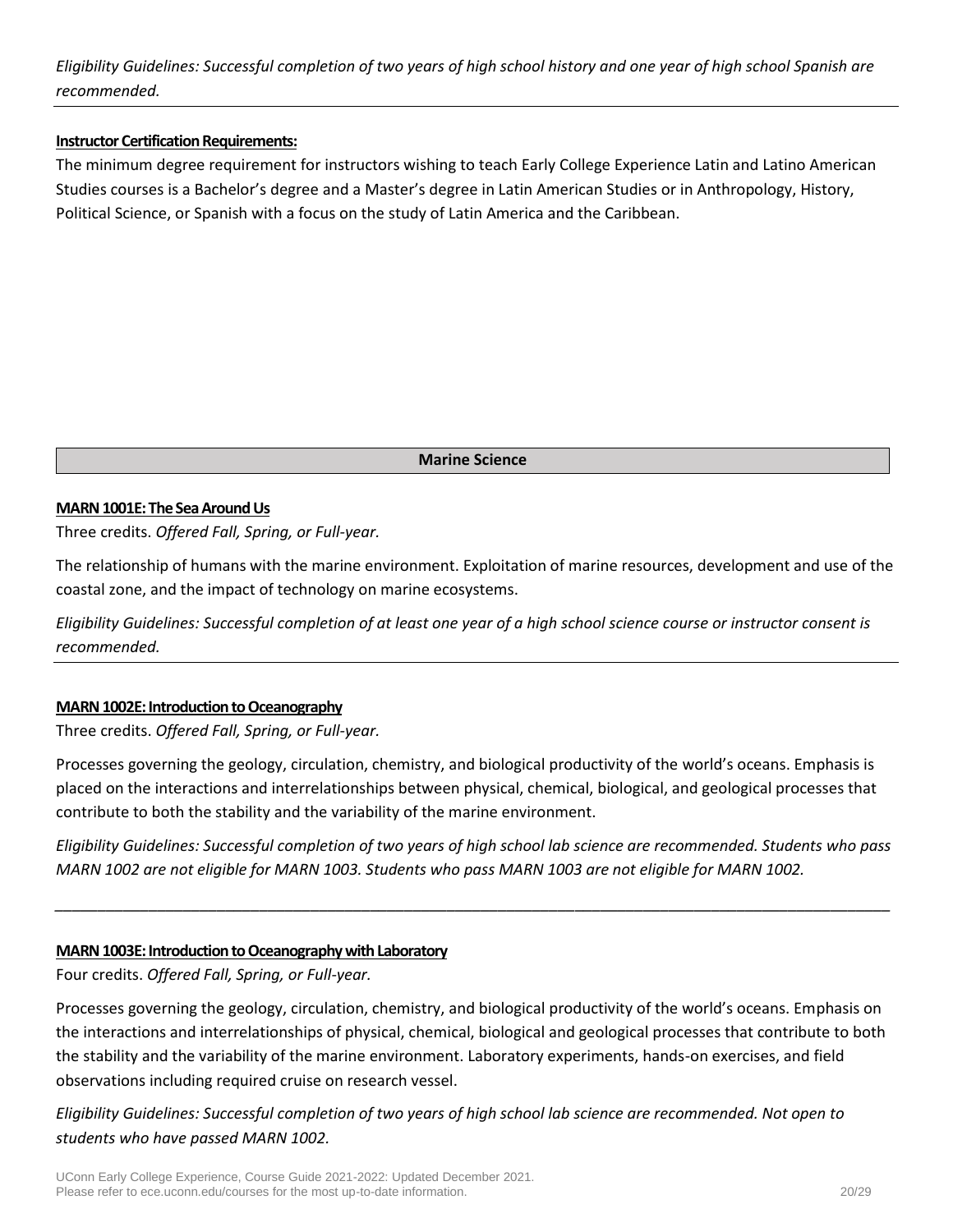### **Instructor Certification Requirements:**

The minimum requirements for instructors wishing to teach Early College Experience Marine Sciences courses are typically a Master's of Science in Oceanography, Marine Sciences, or a related field and 2 years high school science teaching experience. Applicants also will be considered if they have a Master's of Education, a Bachelors of Science in the natural sciences, and 4 years high school science teaching experience including marine science courses.

*\_\_\_\_\_\_\_\_\_\_\_\_\_\_\_\_\_\_\_\_\_\_\_\_\_\_\_\_\_\_\_\_\_\_\_\_\_\_\_\_\_\_\_\_\_\_\_\_\_\_\_\_\_\_\_\_\_\_\_\_\_\_\_\_\_\_\_\_\_\_\_\_\_\_\_\_\_\_\_\_\_\_\_\_\_\_\_\_\_\_\_\_\_\_\_\_\_\_*

#### **Maritime Studies**

# **MAST 1200: Introduction to Maritime Culture**

Three credits. *Offered Fall, Spring, or Full-year.*

A study of history and literature to understand the international maritime culture that links peoples, nations, economies, environments, and cultural aesthetics.

*Eligibility Guidelines: Successful completion of two years of high school history and two years of high school English are recommended.*

### **Instructor Certification Requirements:**

The minimum requirements for certification in Maritime Studies is an instructor who has completed graduatelevel coursework in both English and History. At a minimum, applicants should have a Bachelor's Degree in Maritime Studies; however, applicants with a Master's Degree in either English or History will be considered. This course may be team taught between a History and an English instructor where each have at least bachelor and some graduate-level training within their respective majors.

#### **Mathematics**

### **MATH 1030Q: Elementary Discrete Mathematics**

Three credits. *Offered Fall or Spring*.

Topics chosen from discrete mathematics. May include counting and probability, sequences, graph theory, deductive reasoning, the axiomatic method and finite geometries, number systems, voting methods, apportionment methods, mathematics of finance, number theory.

*Eligibility Guidelines: Successful completion of one year of pre-calculus is recommended. Not open for credit to students who have passed any math course other than MATH 1011, 1020, 1030, 1040, 1060 or 1070.* UConn ECE Math 1030Q cannot be taken concurrent with or after UConn ECE Math 1131Q or 1132Q.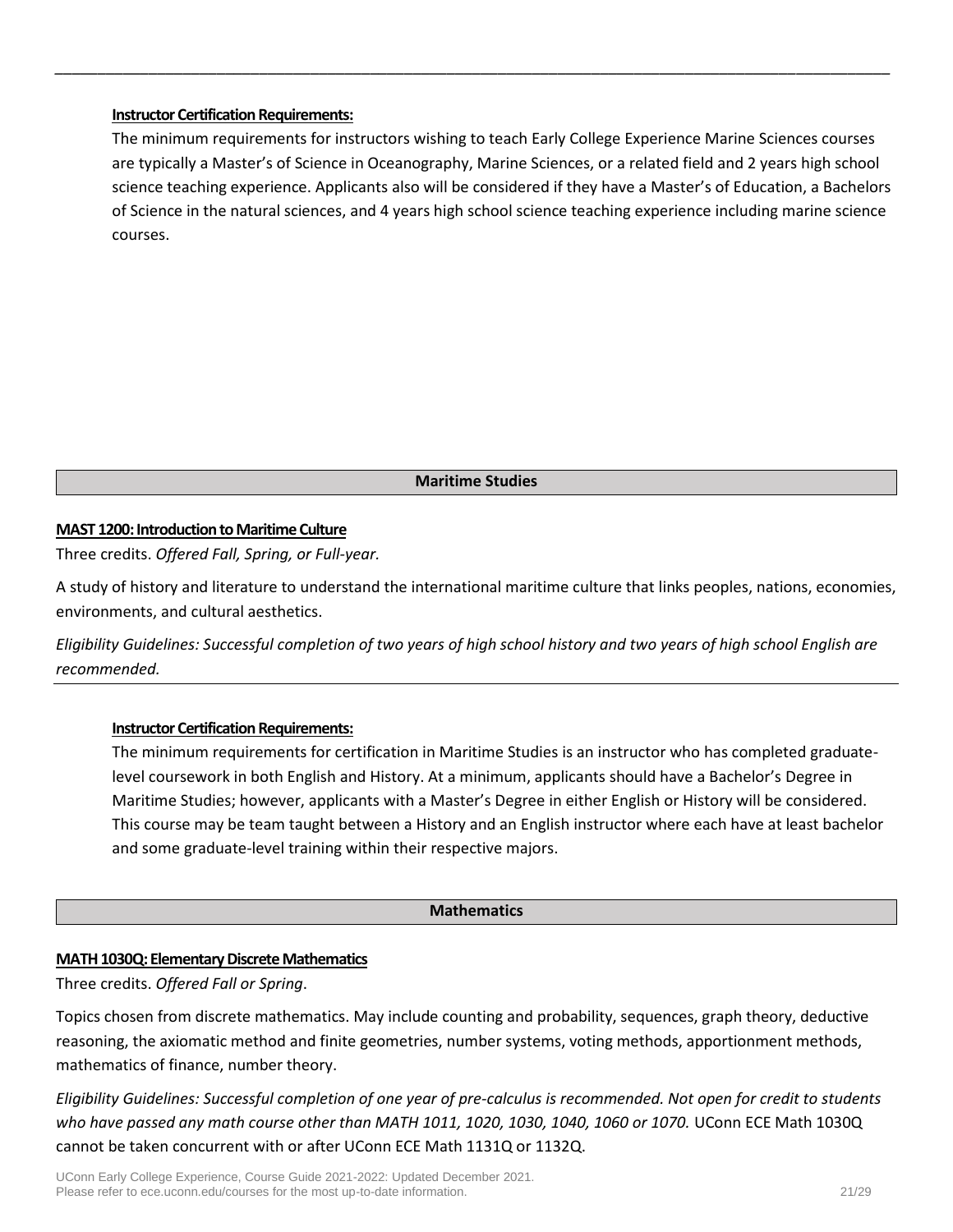#### **MATH 1131Q: Calculus I**

Four credits. *Offered Fall only.*

Limits, continuity, differentiation, antidifferentiation, definite integral, with applications to the physical sciences and engineering sciences. Suitable for students with some prior calculus experience. Substitutes for MATH 1151 as a requirement.

*\_\_\_\_\_\_\_\_\_\_\_\_\_\_\_\_\_\_\_\_\_\_\_\_\_\_\_\_\_\_\_\_\_\_\_\_\_\_\_\_\_\_\_\_\_\_\_\_\_\_\_\_\_\_\_\_\_\_\_\_\_\_\_\_\_\_\_\_\_\_\_\_\_\_\_\_\_\_\_\_\_\_\_\_\_\_\_\_\_\_\_\_\_\_\_\_\_\_*

*Eligibility Guidelines: Successful completion of one year of pre-calculus is required. A student must pass MATH 1131Q with a grade of a "C" or higher to continue on to MATH 1132Q. To receive credit for the MATH 1131Q – MATH 1132Q sequence a student must pass MATH 1131Q in the Fall with a C or higher and continue to MATH 1132Q in the following Spring. The sequence must be completed in one academic year. Students cannot receive credit for MATH 1131 and MATH 1151.*

#### **MATH 1132Q: Calculus II**

Four credits. *Offered Spring only.* 

Transcendental functions, formal integration, polar coordinates, infinite sequences and series, vector algebra and geometry, with applications to the physical sciences and engineering. Substitutes for MATH 1122 as a requirement.

*Eligibility Guidelines: Successful completion of one year of pre-calculus is required. A student must pass MATH 1131Q with a grade of a "C" or higher to continue on to MATH 1132Q. To receive credit for the MATH 1131Q – MATH 1132Q sequence a student must pass MATH 1131Q in the Fall with a C or higher and continue to MATH 1132Q in the following Spring. The sequence must be completed in one academic year. Prerequisite: MATH 1131Q in the immediately preceding semester.*

### **Instructor Certification Requirements:**

The minimum degree requirement for instructors wishing to teach UConn ECE mathematics courses is typically a Master's degree in Mathematics. In exceptional cases, a strong Bachelor's degree in Math with evidence that the candidate is enrolled in a program to earn a Master's degree may be considered. A candidate with a Master's in Education may also be considered if coupled with a strong Bachelor's degree in Mathematics. Interviews will be conducted before certification is granted. The Math Department will not certify candidates that have earned a degree completely through online coursework or who do not have a degree in Math.

\*\*The transcript must include at least one course on the theory of calculus (i. e., Real Analysis or Theoretical Advanced Calculus) with a grade of B or better.\*\*

Note: Core Questions are given to Instructors to include in final exams by the University's Mathematics Department.

#### **Music**

#### **MUSI 1001: Music Appreciation**

#### Three credits. *Offered Fall, Spring, or Full-year.*

UConn Early College Experience, Course Guide 2021-2022: Updated December 2021. Please refer to ece.uconn.edu/courses for the most up-to-date information. 22/29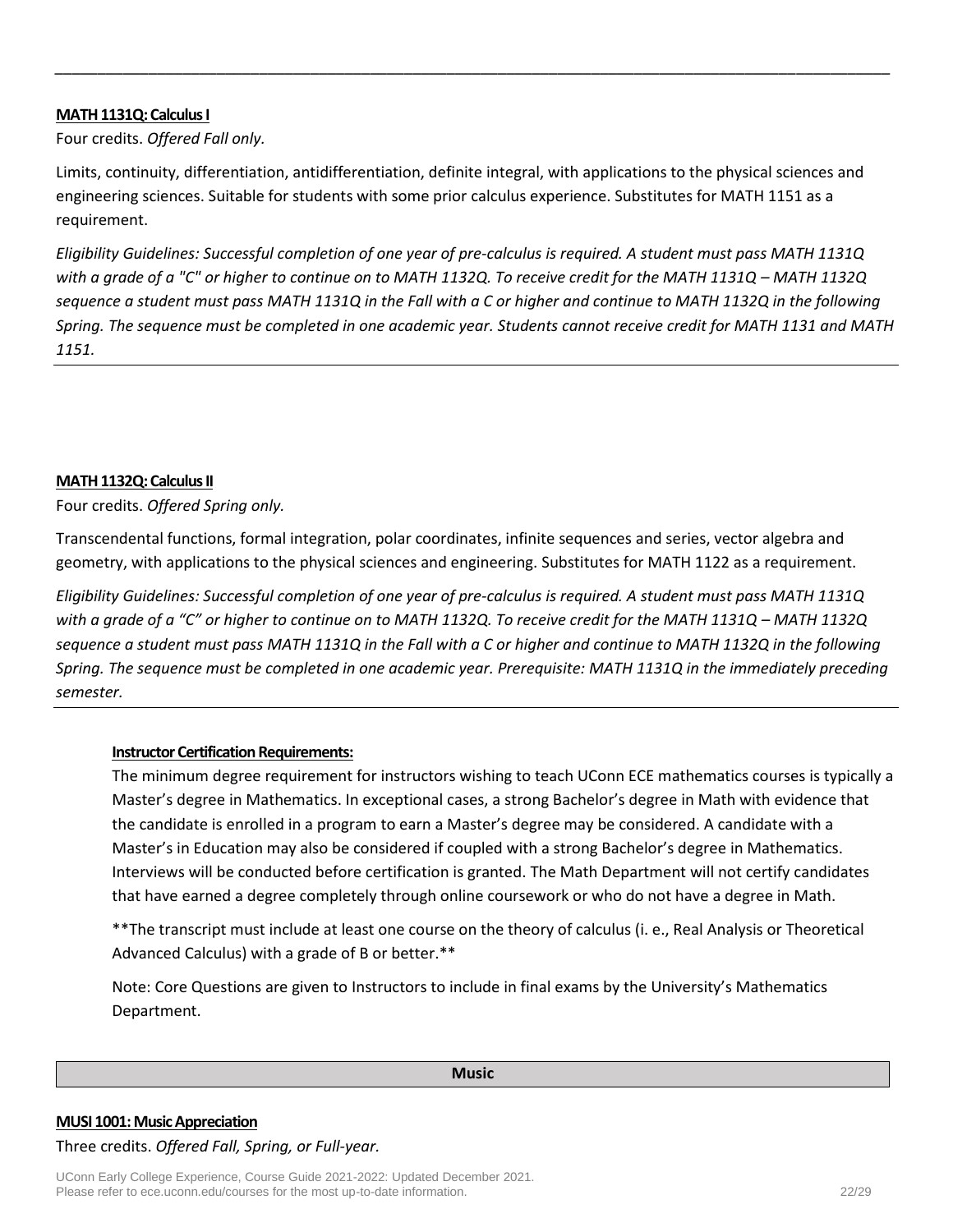An approach toward intelligent listening, illustrated by recordings.

*Eligibility Guidelines: No previous training required.*

### **MUSI 1003: Popular Music and Diversity in American Society**

Three credits. *Offered Fall, Spring, or Full-year.*

An introduction to popular music and diversity in America: jazz, blues, Top-40 pop, rock, hip-hop, and other genres. Musicians and their music studied in the context of twentieth-century and contemporary American society, emphasizing issues of race, gender, class, and resistance.

*Eligibility Guidelines: No previous training required.*

### **MUSI 1011: Fundamentals/Ear Training I**

Three credits. *Offered Fall, Spring, or Full-year.*

Basic skills in note reading, rhythm, meter, pitch symbols, scales, key-signatures, intervals, triads, sight-singing, and dictation. No previous training is required.

*Eligibility Guidelines: Completion of at least one year of preparatory work in music courses at the high school level is recommended.*

# **MUSI 1012: Fundamentals/Ear Training II**

Three credits. *Offered Fall, Spring, or Full-year.*

Further development of skills in music reading, sight-singing, and dictation.

*Eligibility Guidelines: A student must pass MUSI 1011 with a grade of a "C" or higher to continue on to MUSI 1012.*

### **Instructor Certification Requirements:**

The minimum degree requirement for instructors wishing to teach Early College Experience Music courses is usually a Master's of Arts degree in Music; however, a candidate with Master's in Education and sufficiently strong music background may be considered.

### **Natural Resources and the Environment**

### **NRE 1000E: Environmental Science**

Three credits. *Offered Full-year only.*

An introduction to basic concepts and areas of environmental concern and how these problems can be effectively addressed. Topics include human population; ecological principles; conservation of biological resources; biodiversity;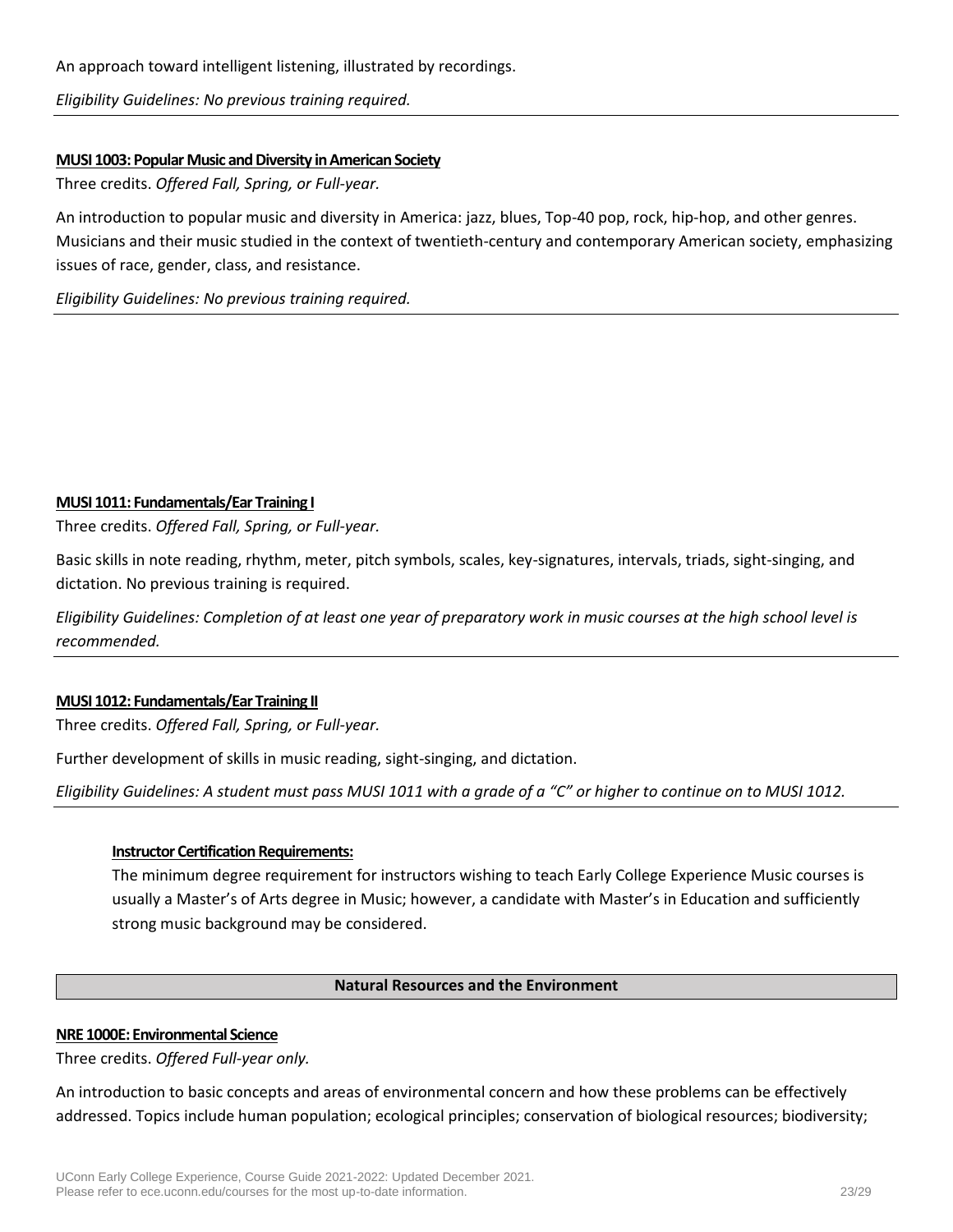croplands, rangelands, forestlands; soil and water conservation; pollution and water management; and wildlife and fisheries conservation.

*Eligibility Guidelines: Successful completion of two years of high school science is recommended.*

# **Instructor Certification Requirements:**

The minimum degree requirement for instructors wishing to teach Early College Experience Environmental Science courses is a Master's Degree in one of the environmental science fields (e.g. environmental biology, natural resources, chemistry, earth science, geography, economics) or Education and experience in education and study in environmental science.

# **Philosophy**

# **PHIL 1101: Problems of Philosophy**

Three credits. *Offered Fall, Spring, or Full-year.*

Topics may include skepticism, proofs of God, knowledge of the external world, induction, free-will, the problem of evil, miracles, liberty and equality.

*Eligibility Guidelines: Instructor consent is required.*

# **PHIL 1108E: Environmental Philosophy**

Three credits. *Offered Fall, Spring, or Full-year.*

Philosophical issues raised by humanity's interaction with its environment. Topics may include ethical and policy ramifications of the use of non-human animals for food, medicine, and scientific inquiry; whether the natural world has a status calling for its protection or preservation; obligations to future generations; environmental justice; and movements such as deep ecology, ecofeminism, and social ecology.

*Eligibility Guidelines: Instructor consent is required.*

# **Instructor Certification Requirements:**

The minimum degree requirement for instructors wishing to teach Early College Experience Philosophy courses is a B.A. in Philosophy or a closely related field (such as Political Science with an emphasis on Political Theory, or Religious Studies with an emphasis on Ethics), and a M.A. in Philosophy (or closely related field).

### **Physics**

### **PHYS 1201Q: General Physics I**

Four credits. *Offered Fall, Spring, or Full-year.*

A non-calculus based course introducing the laws of force and motion applied to mechanical phenomena. Concepts such as work, mechanical energy, linear and angular momentum, and energy conservation are explained. The laboratory offers fundamental training in precise measurements.

# *Eligibility Guidelines: Successful completion of high school chemistry is recommended.*

# **PHYS 1202Q: General Physics II**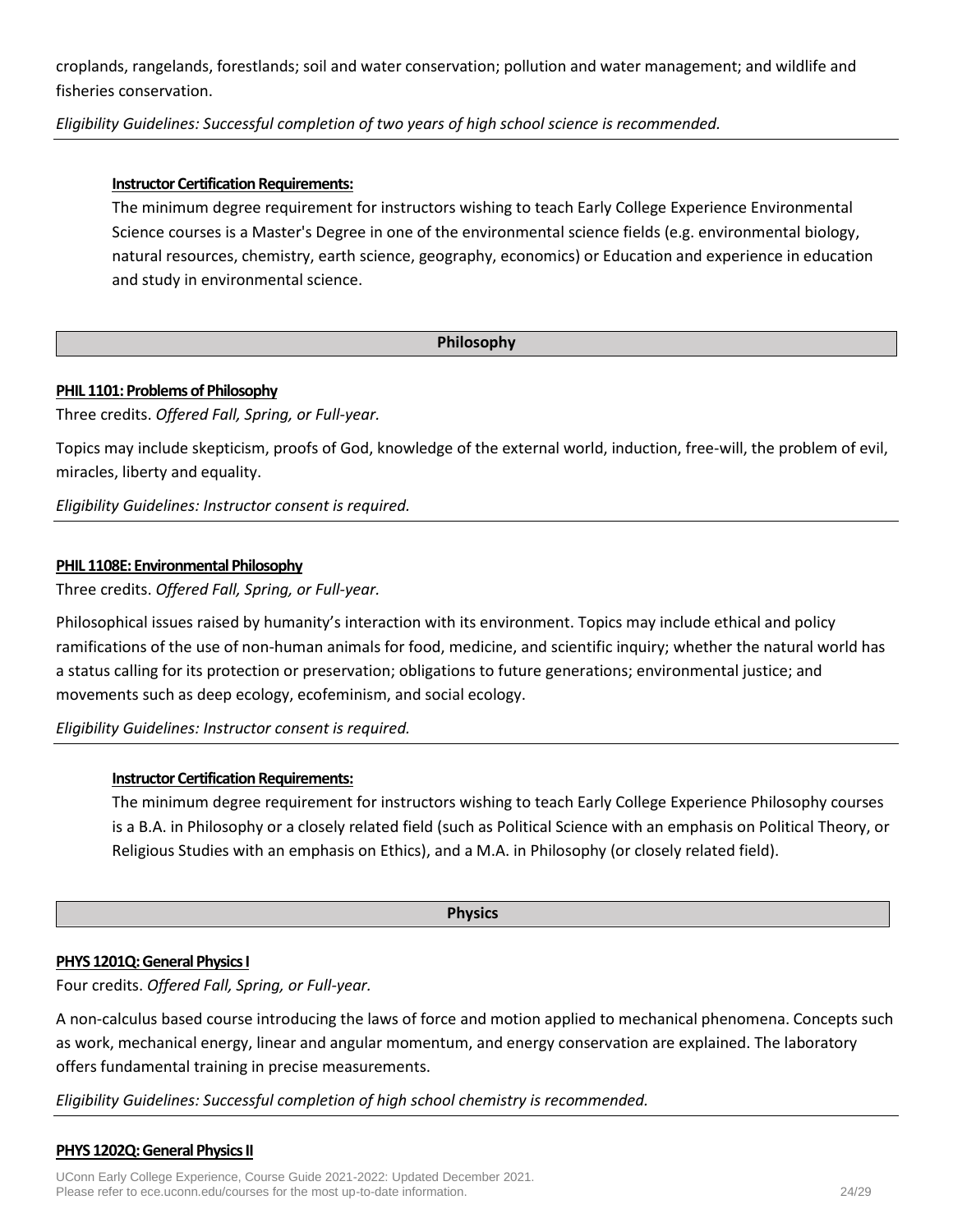Four credits. *Offered Fall, Spring, or Full-year.*

A non-calculus based course introducing the principles governing electromagnetic phenomena, including electromagnetic radiation and waves and electric circuits. The laboratory offers fundamental training in precise measurements.

*Eligibility Guidelines: Successful completion of pre-calculus or introductory calculus is recommended. A student must pass PHYS 1201Q with a grade of a "C" or higher to continue on to PHYS 1202Q.*

### **PHYS 1401Q: General Physics with Calculus I**

Four credits. *Offered Fall, Spring, or Full-year.*

Quantitative study of the basic facts and principles of physics with an emphasis on mechanical phenomena. Concepts such as work, mechanical energy, linear and angular momentum, and energy conservation are explained. The laboratory offers fundamental training in physical measurements. Recommended for non-engineering students who desire to have a calculus-based physics sequence. It is also recommended for science majors whom a one year introductory physics course is adequate.

*Eligibility Guidelines: Successful completion of pre-calculus or introductory calculus is recommended. Students who matriculate to UConn may take PHYS 1401Q for not more than two credits, with the permission of the instructor, if students received credits for PHYS 1201Q.*

# **PHYS 1402Q:General Physics with Calculus II**

Four credits. *Offered Fall, Spring, or Full-year.*

Quantitative study of the basic facts and principles of physics with an emphasis on electromagnetic phenomena, including electromagnetic radiation and waves and electric circuits. The laboratory offers fundamental training in physical measurements. Recommended for non-engineering students who desire to have a calculus-based physics sequence. It is also recommended for science majors for whom a one year introductory physics course is adequate.

*Eligibility Guidelines: Successful completion of pre-calculus or introductory calculus is recommended. A student must pass PHYS1401Q with a grade of a "C" or higher to continue on to PHYS 1402Q. May be taken for not more than two credits with the permission of the instructor, by students who have passed PHYS1202Q.*

### **Instructor Certification Requirements:**

The minimum degree requirement for teachers wishing to teach UConn ECE physics courses is a Bachelor's degree in physics with at least 3.0 GPA in the basic calculus level physics course, an overall 2.5 GPA for all physics courses on the transcript, plus two years teaching experience at the high school level. Faculty should have a calculus background. Candidates with a Master's degree or Ph.D. in physics will be considered without the two-year teaching experience requirement.

#### **Political Science**

### **POLS 1002: Introduction to Political Theory**

Three credits. *Offered Fall, Spring, or Full-year.*

Major themes of political theory such as justice, obligation, and equality, and their relevance to contemporary political concerns.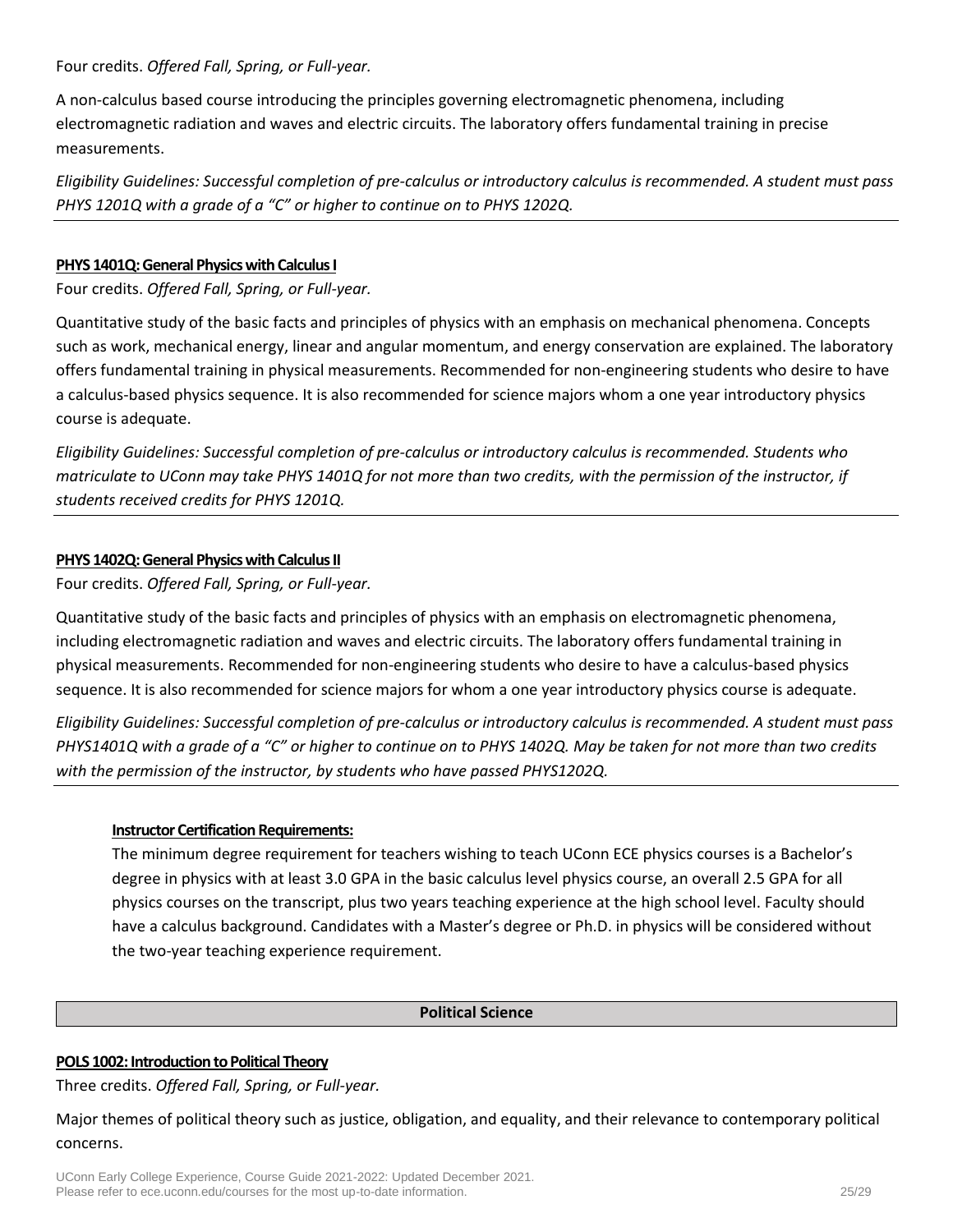#### **POLS 1202: Introduction to Comparative Politics**

Three credits. *Offered Fall, Spring, or Full-year.*

A survey of institutions, politics, and ideologies in democratic and non-democratic states.

*Eligibility Guidelines: One year of high school history or high school civics, or instructor consent, is recommended.*

#### **POLS 1402: Introduction to International Relations**

Three credits. *Offered Fall, Spring, or Full-year.*

The nature and problems of international politics.

*Eligibility Guidelines: One year of high school history or high school civics, or instructor consent, is recommended.*

### **POLS 1602: Introduction to American Politics**

Three credits. *Offered Fall, Spring, or Full-year.*

Analysis of the organization and operation of the American political system.

*Eligibility Guidelines: One year of high school history or high school civics, or instructor consent, is recommended.*

### **Instructor Certification Requirements:**

The minimum degree requirement for instructors wishing to teach Early College Experience political science courses is a Master's of Arts degree in political science or a law degree. Applicants may also be certified to teach one of the four introductory courses if they complete three political science graduate classes in the designated field. These three classes must be approved by the Department of Political Science and UConn ECE before enrollment.

#### **Sociology**

### **SOCI 1001: Introduction to Sociology**

Three credits. *Offered Fall, Spring, or Full-year*.

Modern society and its social organization, institutions, communities, groups, and social roles: the socialization of individuals, family, gender, race and ethnicity, religion, social class, crime and deviance, population, cities, political economy, and social change.

*Eligibility Guidelines: Successful completion of at least one year of a high school history or social studies course or instructor consent is recommended.*

#### **Instructor Certification Requirements:**

1. M.A. in Sociology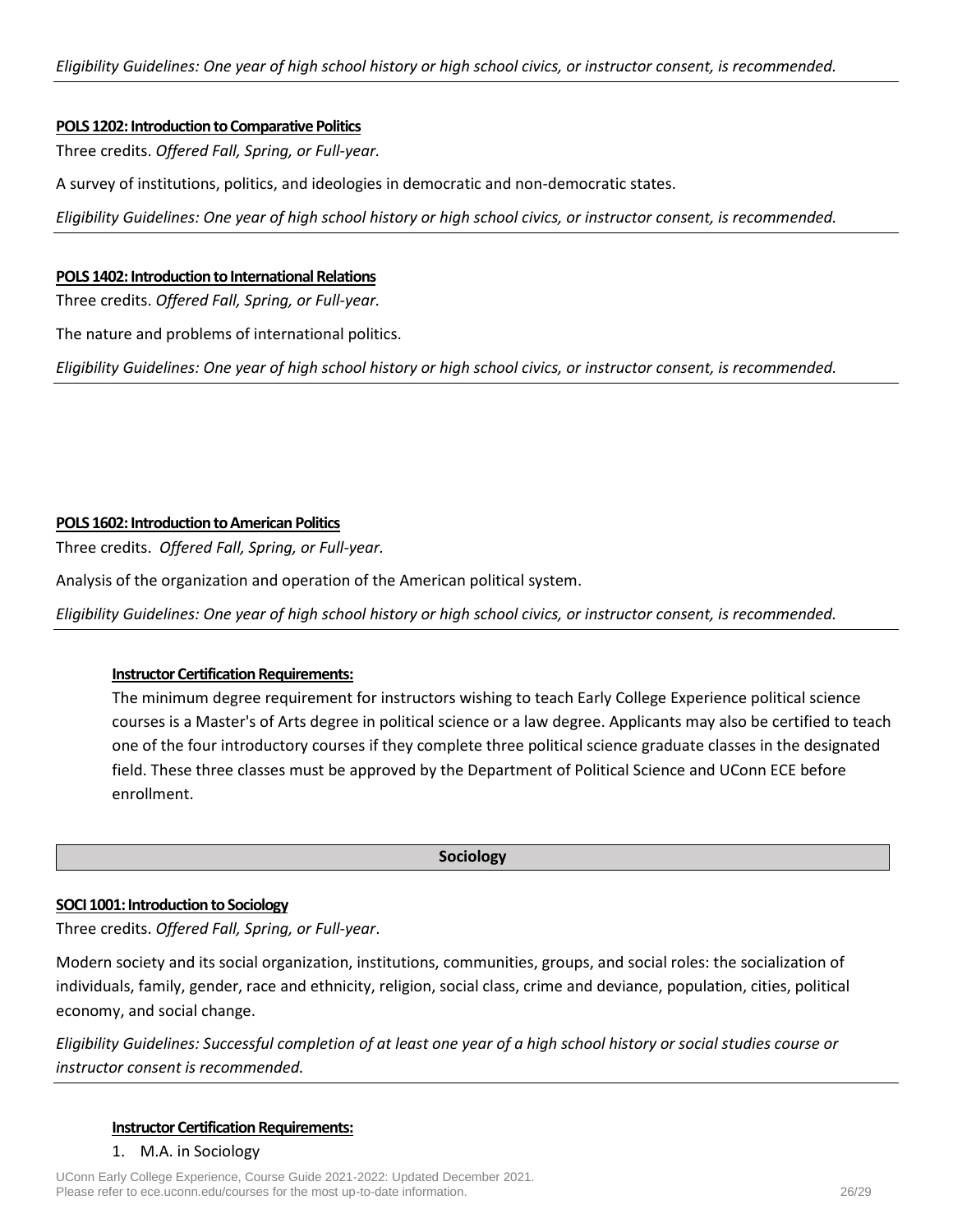-OR-

2. B.A. in Sociology or a related social science field (such as, but not limited to, Political Science, Human Rights, or Anthropology), and three graduate courses in Sociology. Successful candidates need to have earned a Master's degree (education or other department). One graduate course in sociology may be replaced with comparable experience depending on undergraduate major, teaching experience or related qualifications.

#### **Spanish**

### **SPAN 3177: Composition & Reading for Spanish Speakers**

Three credits. *Offered Fall, Spring, or Full-year.*

Grammar, written composition, and readings for speakers of Spanish with little or no formal training. Emphasis is on Puerto Rican literature.

*Eligibility Guidelines: Instructor consent.*

### **SPAN 3178: Intermediate Spanish Composition**

Three credits. *Offered Fall, Spring, or Full-year.*

This course provides a thorough review of grammar and methodical practice in composition leading to command of practical idioms and vocabulary.

*Eligibility Guidelines: Successful completion of three or more years of high school Spanish or instructor consent is recommended.*

# **SPAN 3179: Spanish Conversation: Cultural Topics**

Three credits. *Offered Fall, Spring, or Full-year.*

Recommended preparation: SPAN 3178. In-depth development of speaking skills through cultural readings, group discussions and oral presentations on selected topics concerning the Spanish-speaking world.

*Eligibility Guidelines: Successful completion of three or more years of high school Spanish, successful completion of SPAN 3178, or instructor consent is recommended.*

### **Instructor Certification Requirements:**

The minimum requirement for instructors wishing to teach Early College Experience Spanish courses is a Bachelor's Degree in Spanish and a Master's Degree in Spanish. If the instructor has a Bachelor's Degree in Spanish and a Master's Degree in Education, the instructor needs to complete at least two scholarly courses in the study of Spanish and/ or Spanish American Literature. The courses should be in a Graduate Spanish Department from an accredited university in the United States and approved by the UConn ECE Faculty Coordinators for Spanish and the UConn ECE program before enrollment.

#### **Statistics**

UConn Early College Experience, Course Guide 2021-2022: Updated December 2021. Please refer to ece.uconn.edu/courses for the most up-to-date information. 27/29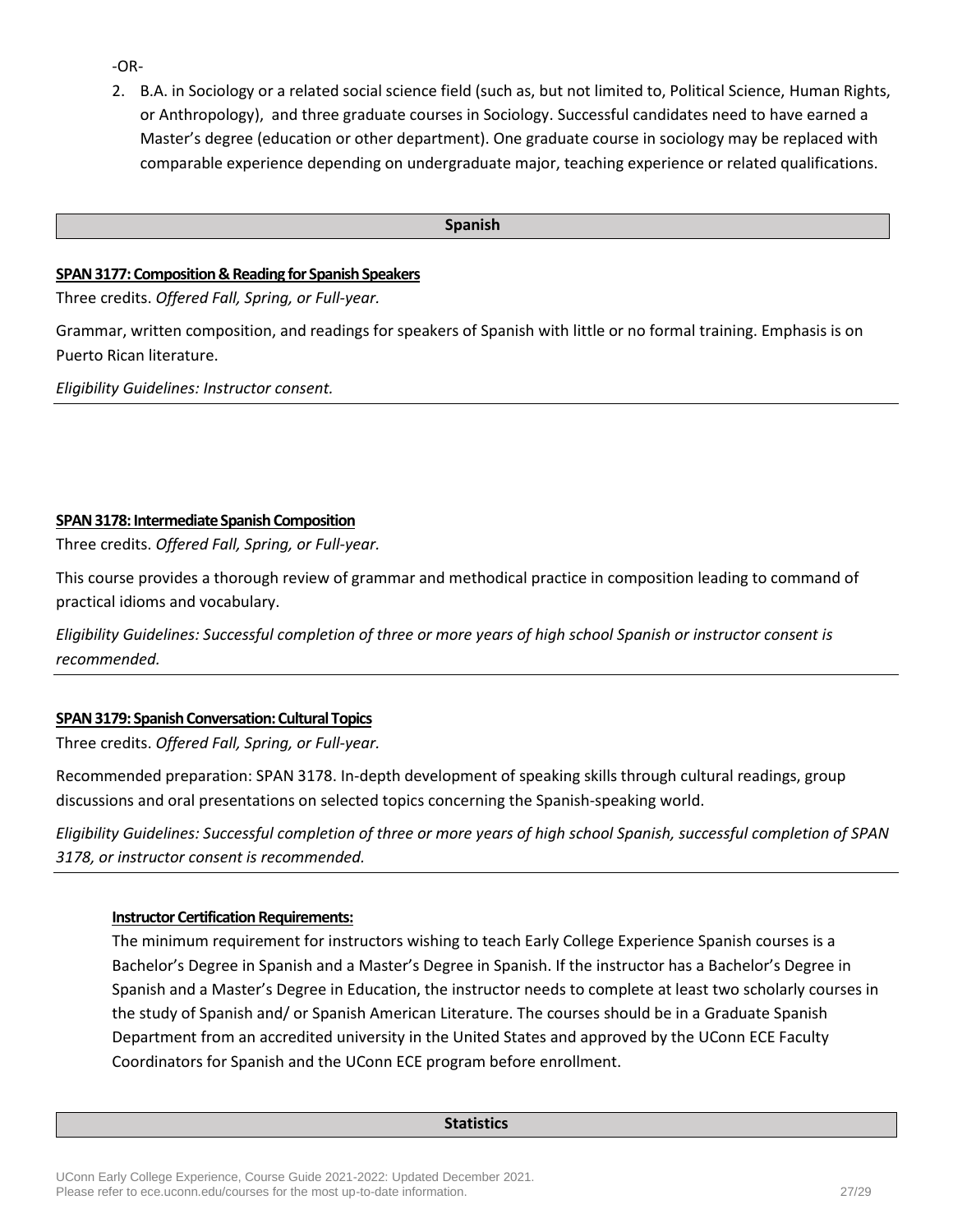### **STAT 1100Q: Elementary Concepts of Statistics**

Four credits. *Offered Fall, Spring, or Full-year.*

Standard and nonparametric approaches to statistical analysis; exploratory data analysis, elementary probability, sampling distributions, estimation and hypothesis testing, one- and two-sample procedures, regression and correlation. Learning to do statistical analysis on a personal computer is an integral part of the course.

### *Eligibility Guidelines: Successful completion of Intermediate Algebra/Algebra II is required.*

### **Instructor Certification Requirements:**

The preferred requirement for instructors wishing to teach UConn ECE statistics courses is a Master's of Science degree in Statistics, or a Master's in a related area with appropriate level undergraduate statistics background and/or undergraduate or graduate courses at least two levels above Statistics 1100QC. A candidate with a Master's in Education and an appropriate statistics background may be considered. Reasonable courses at the undergraduate-level in applied statistics are STAT 2215Q or STAT 3115Q, or equivalent. Reasonable courses at the undergraduate-level in statistical methods are STAT 3025Q or STAT 3375Q or STAT 3445, or equivalent. A grade of B or better in these courses will be required. UConn's course catalog for statistics can be found online at [UConn Catalog](http://catalog.uconn.edu/stat/) for comparison.

\*\*Applicants must provide a detailed list and course descriptions of their completed statistics coursework for review. This list of courses should identify the equivalence to the UConn courses mentioned above.

# **Sustainable Plant and Soil Systems**

### **SPSS 1100: Turfgrass Management\***

Three credits. *Offered Fall, Spring, or Full-year.*

An overview of turfgrass adaptation, selection, and management. Topics include turfgrass growth, physiology, soil interactions, establishment, and maintenance. Cultural system practices for lawns, golf courses, athletic fields, and other turf areas. Turfgrass pest management practices for weeds, insects, and diseases.

*Eligibility Guidelines: Successful completion of one year of high school biology recommended.*

### **SPSS 1110: Fundamentals of Horticulture**

Three credits. *Offered Fall, Spring, or Full-year.*

Science and practice of horticultural plant propagation and culture. Basic concepts of plant structure, growth and function. Integrated pest management. Impact of new technology. Horticulture and the environment.

*Eligibility Guidelines: Successful completion of one year of high school biology recommended.*

### **SPSS 1150: Agricultural Technology and Society**

Three credits. *Offered Fall, Spring, or Full-year.*

Development of agricultural systems and technologies and their influence on societies. Topics include plant and animal domestication, food and industrial crops and centers of production, environmental issues, and agricultural ethics.

*Eligibility Guidelines: Successful completion of one year of high school biology recommended.*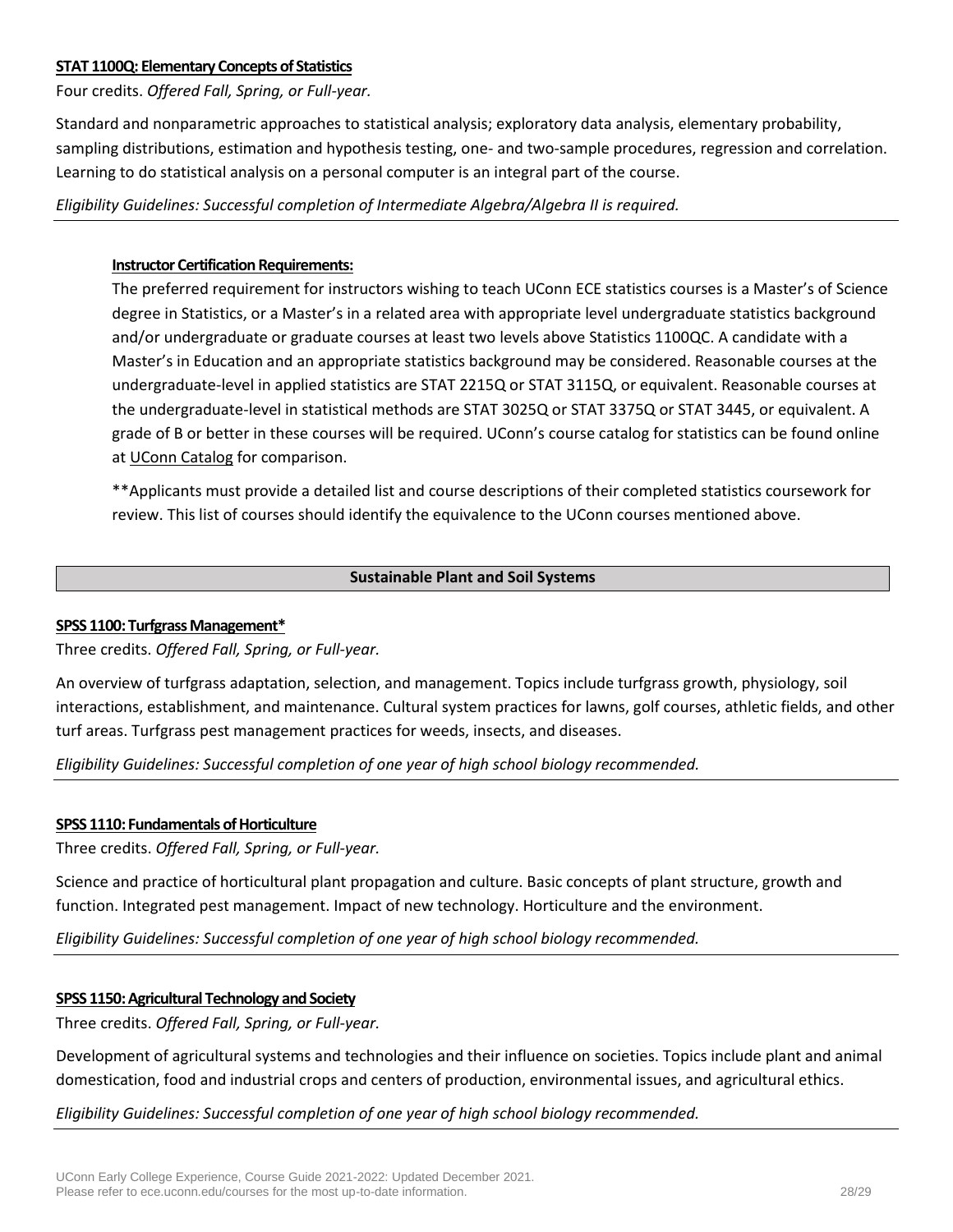### **SPSS 2120: Environmental Soil Science**

Three credits. *Offered Fall, Spring, or Full-year.*

Introduction to the physical, chemical and biological properties of soils. The relationship between soils and the growth of higher plants. Impact of soils on environmental quality.

*Eligibility Guidelines: Successful completion of one year of high school chemistry recommended.*

#### **SPSS 2520: Floral Art**

Two credits. *Offered Fall, Spring, or Full-Year.*

The study of flower arrangement as an art form with emphasis on historical background, artistic principles, color harmony and care of perishable media. Individual expression is encouraged in the creation of floral composition.

*Eligibility Guidelines: Successful completion of one year of high school chemistry recommended.*

#### **SPSS 3230: Biotechnology- Science, Application, Impact, Perception**

Three credits. *Offered Fall, Spring, or Full-year.*

Scientific, legal, and ethical aspects of Biotechnology application in agriculture, health medicine, forensics, and the environment.

*Eligibility Guidelines: None.*

### **SPSS 3245: Plant Breeding and Biotechnology**

Three credits. *Offered Fall, Spring, or Full-year.*

Principles and applications, economic, social and environmental impacts, advantages, potentials and limitations of major traditional and modern plant breeding technologies including crossing/hybridization, mutagenesis, genetic engineering and genome editing.

*Eligibility Guidelines: A student must pass SPSS 3230 with a grade of a "C" or higher to continue on to SPSS 3245.*

### **SPSS 3530: Advanced Floral Design**

Two credits*. Offered Fall, Spring, or Full-year. Prerequisite: SPSS 2520.*

In-depth study of post-harvest requirements for specialized floral crops. Exposure to novel floral materials with an emphasis on special events and wedding designs. Mass marketing, retail price structuring and mass-production concepts are covered.

*Eligibility Guidelines: A student must pass SPSS 2520 with a grade of a "C" or higher to continue on to SPSS 3530.*

### **Instructor Certification Requirements:**

The minimum requirements for instructors wishing to become certified to teach SPSS courses is a Bachelor's and Master's degrees in plant science or a related discipline and three years teaching experience. A Master's degree in Education may be acceptable if applicants completed sufficient undergraduate and graduate courses in plant science and related disciplines. Access to a lab, and other resources are required to support applied learning